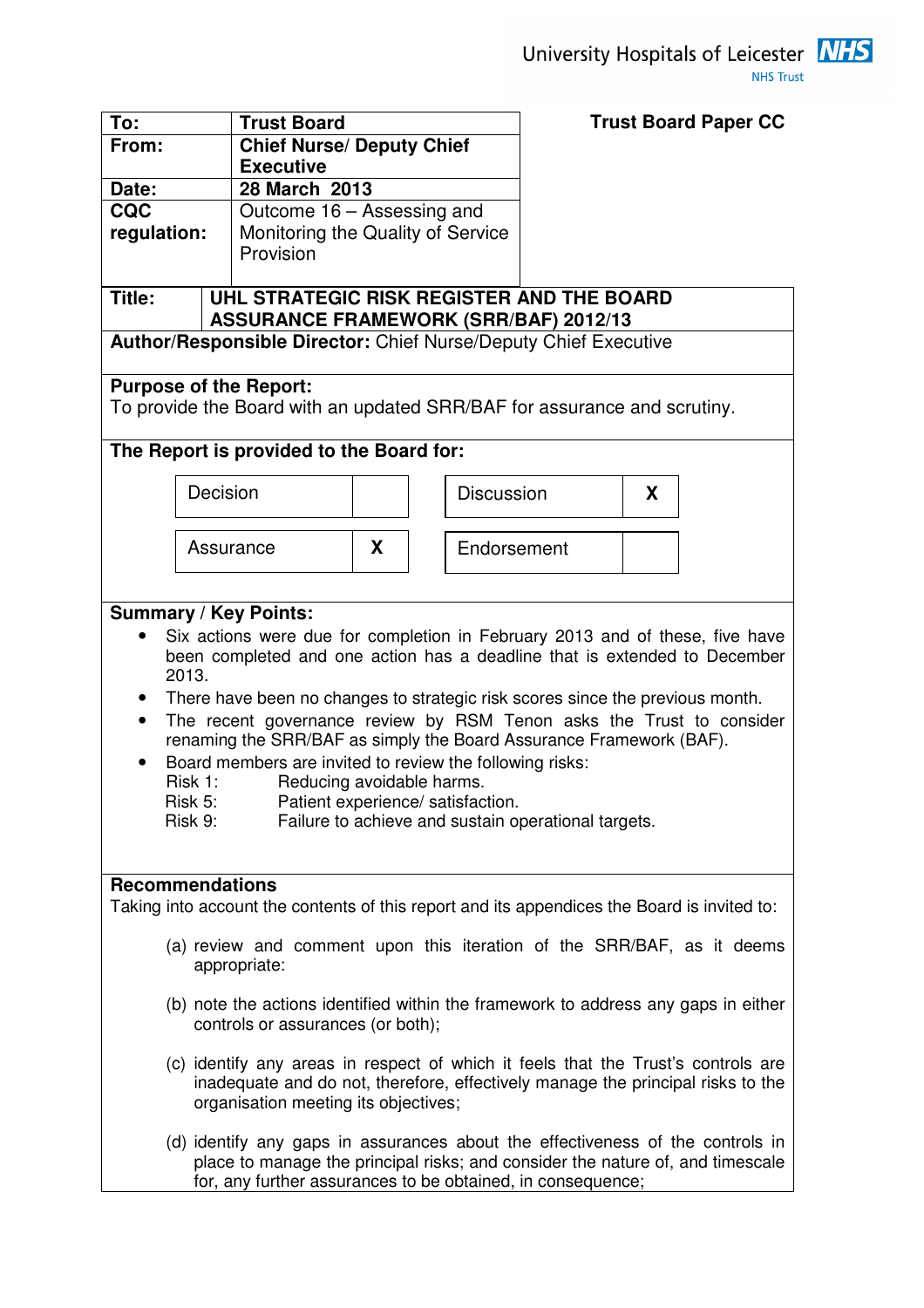| (e) identify any other actions which it feels need to be taken to address any |                                                                            |
|-------------------------------------------------------------------------------|----------------------------------------------------------------------------|
|                                                                               | 'significant control issues' to provide assurance on the Trust meeting its |
| principal objectives;                                                         |                                                                            |

(f) Consider and approve the change in name from SRR/BAF to Board Assurance Framework (BAF).

**Previously considered at another corporate UHL Committee? Yes – Executive Team 19 March 2013** 

| <b>Strategic Risk Register</b><br><b>Yes</b>                                                        | Performance KPIs year to date<br><b>No</b> |
|-----------------------------------------------------------------------------------------------------|--------------------------------------------|
| Resource Implications (e.g. Financial, HR)<br>N/A                                                   |                                            |
| <b>Assurance Implications</b><br><b>Yes</b>                                                         |                                            |
| <b>Patient and Public Involvement (PPI) Implications</b><br>Yes.                                    |                                            |
| <b>Equality Impact</b><br>N/A                                                                       |                                            |
| <b>Information exempt from Disclosure</b><br><b>No</b>                                              |                                            |
| <b>Requirement for further review?</b><br>Yes. Monthly at Executive Team meeting and Board meeting. |                                            |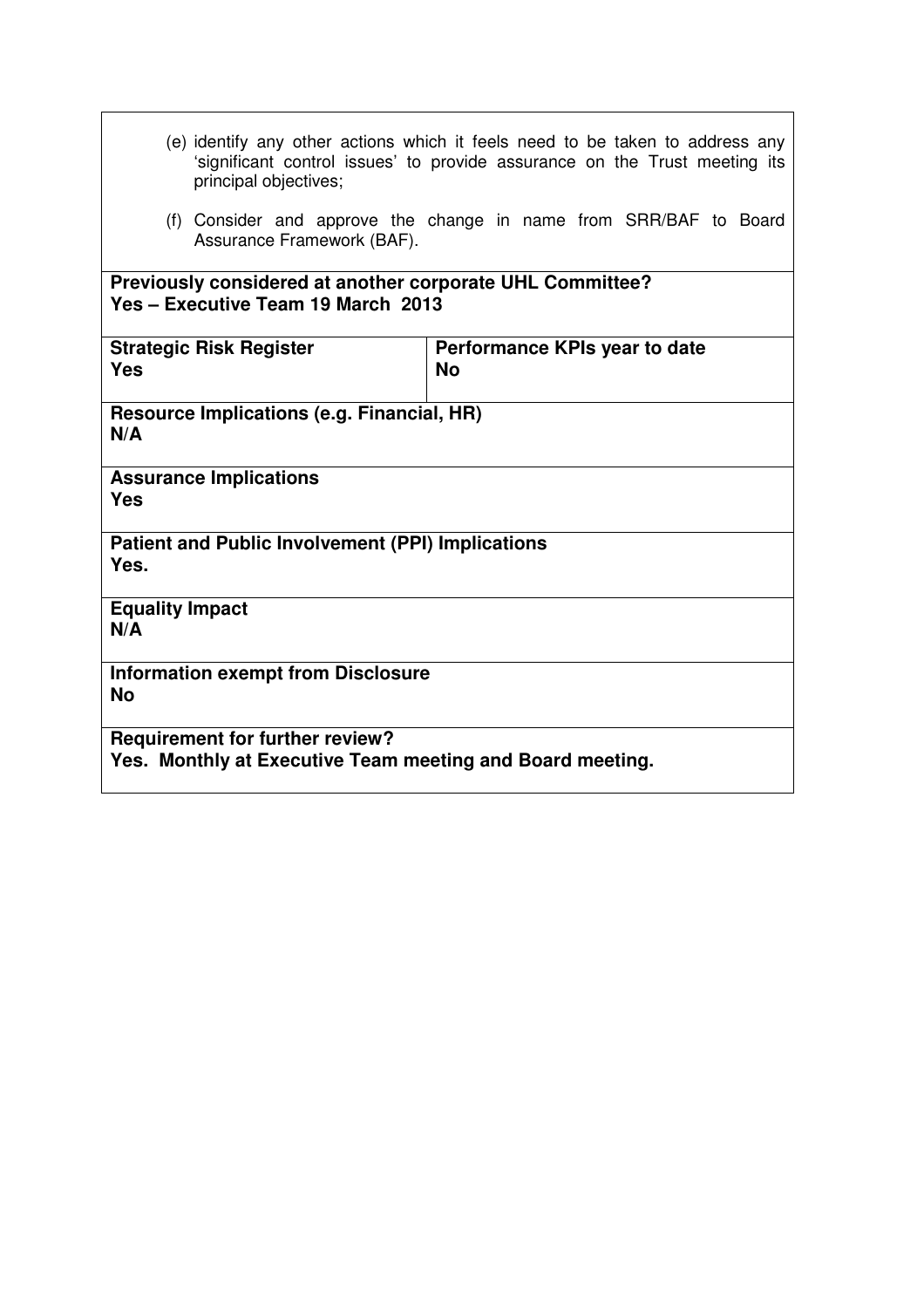#### **UNIVERSITY HOSPITALS OF LEICESTER NHS TRUST**

- **REPORT TO: TRUST BOARD**
- **DATE: 28 MARCH 2013**

**REPORT BY: CHIEF NURSE/ DEPUTY CHIEF EXECUTIVE** 

**SUBJECT: UHL STRATEGIC RISK REGISTER / BOARD ASSURANCE FRAMEWORK (SRR/BAF) 2012/13** 

**-----------------------------------------------------------------------------------------------------------------** 

#### **1. INTRODUCTION**

- 1.1 This report provides the Board with:
	- a) A copy of the SRR/BAF as of 28 February 2013.
	- b) A heat map of risk movements from the previous month.
	- c) A summary of progress of actions due for completion in the reporting period.
	- d) Suggested parameters for scrutiny of the SRR/BAF.

#### **2. POSITION AS OF 28 FEBRUARY 2013**

- 2.1 An updated version of the SRR/BAF is attached at appendix one with changes from the previous report highlighted in red text.
- 2.2 A heat map to show the trend of strategic risk scores from the previous month is attached at appendix two.
- 2.3 Six actions were due for completion in February 2013 and of these, five have been completed and one action has a deadline extended to December 2013. (See appendix three for further detail).
- 2.4 Following discussion at the February Board meeting and subsequently the Executive Team meeting of 19 March 2013 the Board's attention is drawn to:
	- a. Risk 4 (Failure to transform the emergency care system). The current score has been amended from impact (5) x likelihood (4) = 20 to impact (4) x likelihood (5) = 20. A timeline for achieving the target score is yet to be advised.
	- b. Risk 6 (Failure to achieve FT status). The revised timeline for achievement of FT status will be agreed with the NHS Trust Development Authority as part of the Annual Operating Plan approval scheduled for April 2013 and the SRR/BAF will be updated to reflect this timeline.
	- c. Risk 7 (Ineffective organisational transformation) now includes reference to a paper from the Chief Executive Officer is to be presented to the Finance and Performance Committee outlining the future approach to transformation and CIP management within UHL.
	- d. Risk 11 (failure to maintain productive relationships). Results of GP polling are not yet available and will be added to the SRR/BAF once known.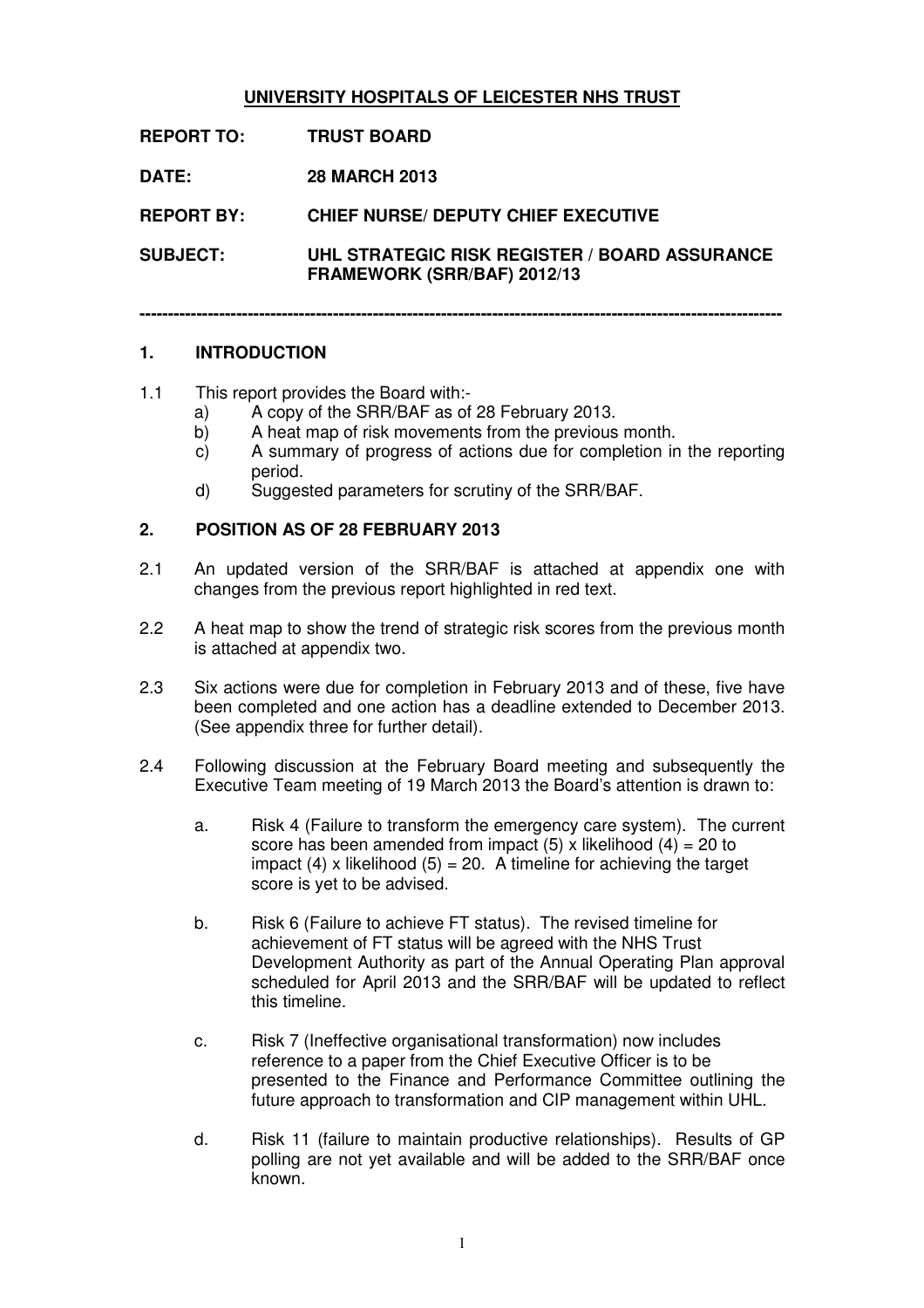- 2.5 A key element of the SRR/BAF to assure the Board that controls are effective and the assurances provided within the SRR/BAF are designed to demonstrate this. Many of the current assurances are sourced from monitoring of key internal metrics and the Board is asked to consider whether there are any external sources of assurance that might be used to further strengthen these assurances on future iterations of the SRR/BAF. Examples of these include may include reports from external reviews (e.g. CQC, NHSLA, HSE, etc) and external audit findings.
- 2.6 A recent governance review by RSM Tenon asks the Trust to consider renaming the SRR/BAF as simply the Board Assurance Framework (BAF). The Risk and Assurance manager has considered this request and proposes that the suggested change of name is implemented subject to agreement by the Board.
- 2.7 To provide scrutiny of strategic risks on a cyclical basis, Board members are invited to review the following risks against the parameters listed in appendix four. The selection of these risks is based on current risk score beginning with the highest scoring risks.
	- Risk 1: Reducing avoidable harms.
	- Risk 5: Patient experience/ satisfaction.
	- Risk 9: Failure to achieve and sustain operational targets.

#### **3. RECOMMENDATIONS**

- 3.1 Taking into account the contents of this report and its appendices the Board is invited to:
	- (a) review and comment upon this iteration of the SRR/BAF, as it deems appropriate:
	- (b) note the actions identified within the framework to address any gaps in either controls or assurances (or both);
	- (c) identify any areas in respect of which it feels that the Trust's controls are inadequate and do not, therefore, effectively manage the principal risks to the organisation meeting its objectives;
	- (d) identify any gaps in assurances about the effectiveness of the controls in place to manage the principal risks; and consider the nature of, and timescale for, any further assurances to be obtained, in consequence;
	- (e) identify any other actions which it feels need to be taken to address any 'significant control issues' to provide assurance on the Trust meeting its principal objectives;
	- (f) Consider and approve the change in name from SRR/BAF to Board Assurance Framework (BAF).

Peter Cleaver, Risk and Assurance Manager, 21 March 2013.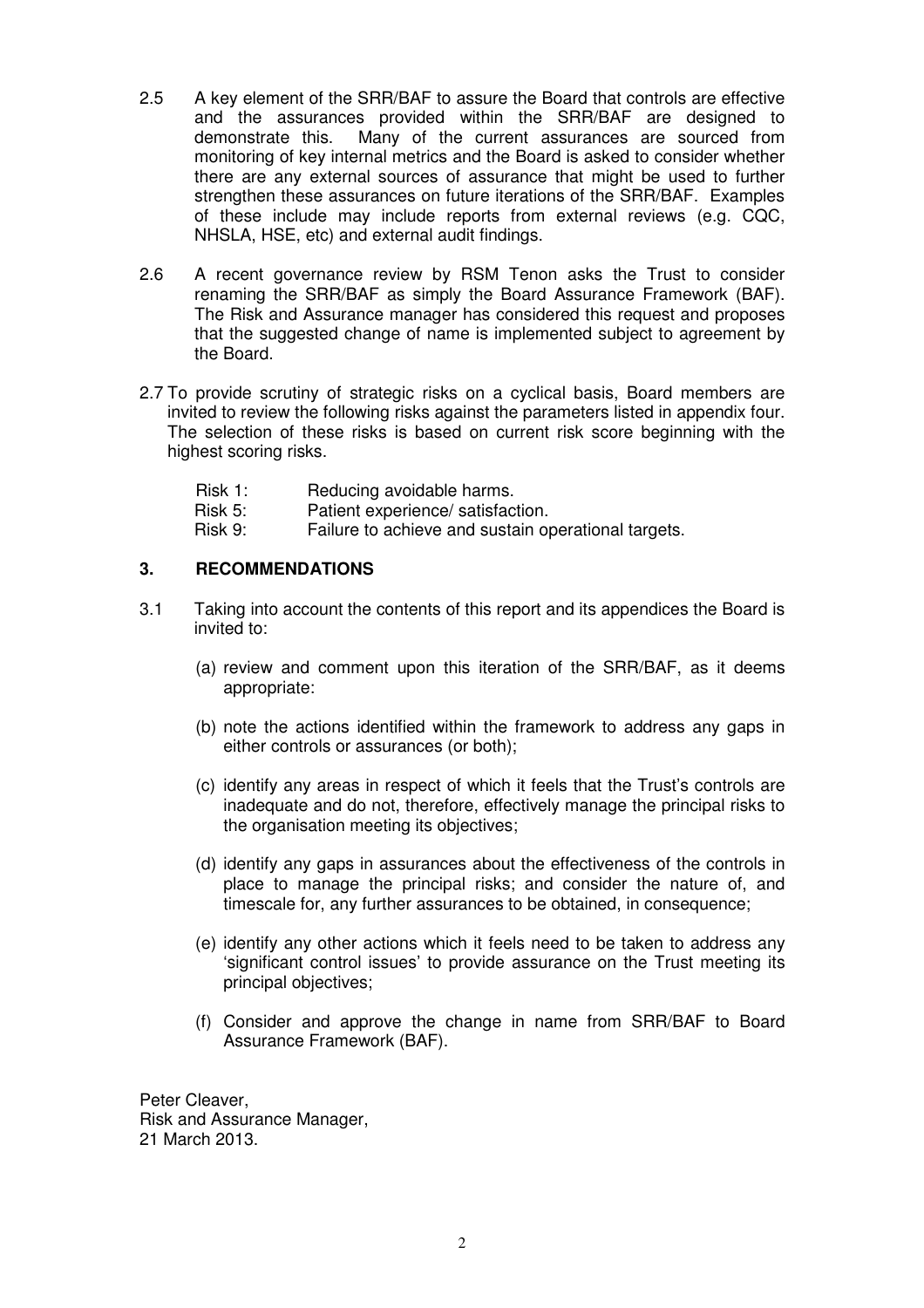# **UHL STRATEGIC RISK REGISTER / BOARD ASSURANCE FRAMEWORK FEBRUARY 2013**

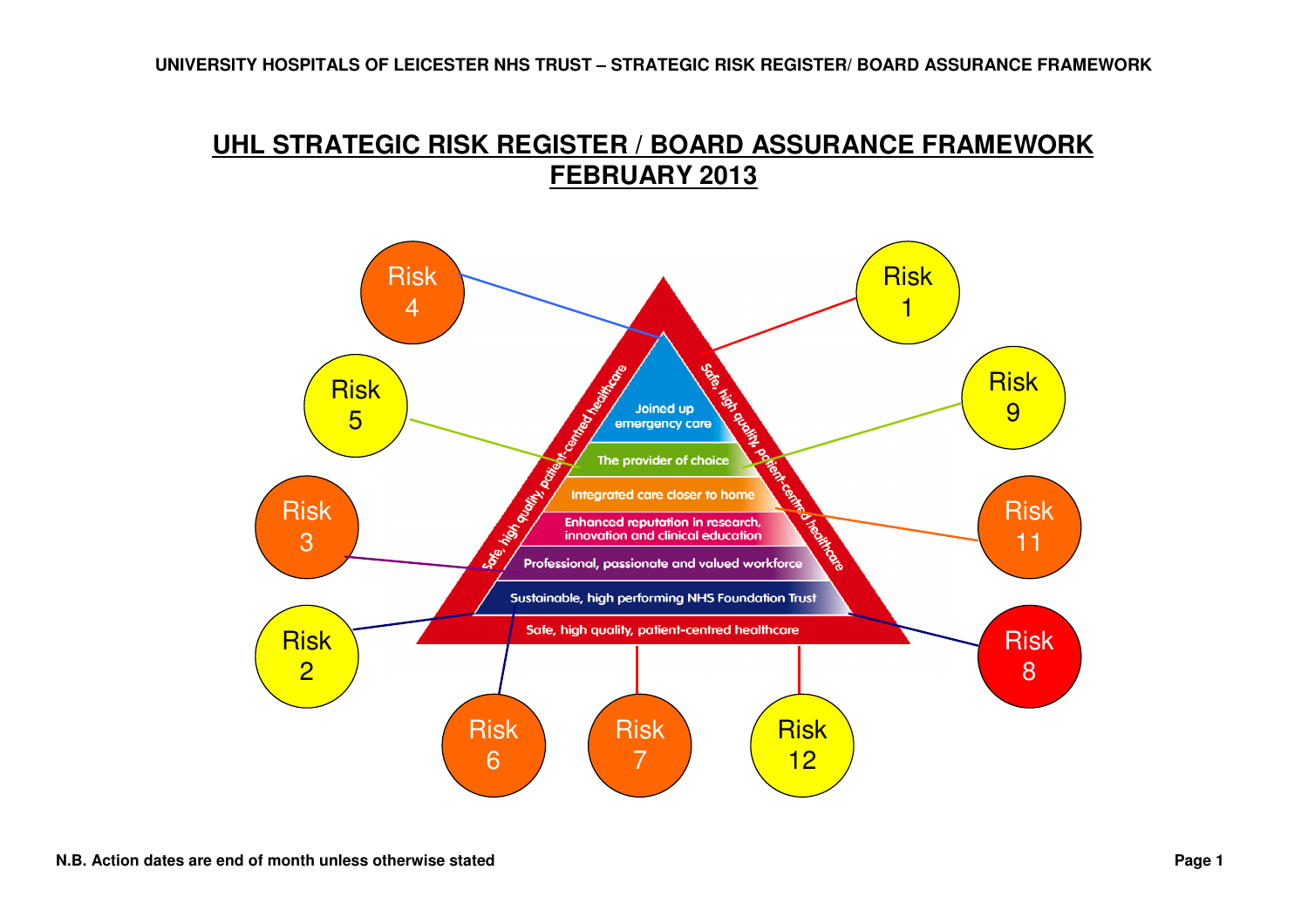## **PERIOD: 1 FEBRUARY 2013 – 28 FEBRUARY 2013**

| <b>RISK TITLE</b>                                                 | <b>STRATEGIC OBJECTIVE</b>                                                                                                                                | <b>CURRENT</b><br><b>SCORE</b> | <b>TARGET</b><br><b>SCORE</b> |
|-------------------------------------------------------------------|-----------------------------------------------------------------------------------------------------------------------------------------------------------|--------------------------------|-------------------------------|
| Risk 8 – failure to achieve financial sustainability              | g - To be a sustainable, high performing NHS Foundation Trust                                                                                             | 25                             | 12 <sub>1</sub>               |
| Risk 4 – failure to transform the emergency care system           | b - To enable joined up emergency care                                                                                                                    | 20                             | 12 <sub>2</sub>               |
| Risk 3 - inability to recruit, retain, develop and motivate staff | f - To maintain a professional, passionate and valued workforce<br>e - To enjoy an enhanced reputation in research, innovation and<br>clinical education. | 16                             | 12 <sub>2</sub>               |
| Risk 7 – ineffective organisational transformation                | a - To provide safe, high quality patient-centred health care                                                                                             | 16                             | 12 <sub>2</sub>               |
| Risk 6 – failure to achieve FT status                             | g - To be a sustainable, high performing NHS Foundation Trust                                                                                             | 16                             | 12 <sub>2</sub>               |
| Risk 11 - failure to maintain productive relationships            | d - To enable integrated care closer to home                                                                                                              | 15                             | 10                            |
| Risk 9 – failure to achieve and sustain operational targets       | c - To be the provider of choice                                                                                                                          | 12 <sup>2</sup>                | 12 <sup>2</sup>               |
| Risk 12 – inadequate reconfiguration of buildings and services    | a - To provide safe, high quality patient-centred health care                                                                                             | 12                             | 9                             |
| Risk 1 - reducing avoidable harms                                 | a - To provide safe, high quality patient-centred health care                                                                                             | 12                             | 6                             |
| Risk 5 – patient experience/ satisfaction                         | c - To be the provider of choice                                                                                                                          | 12 <sub>2</sub>                | 6 <sup>°</sup>                |
| Risk $2$ – business continuity                                    | g - To be a sustainable, high performing NHS Foundation Trust                                                                                             | 9                              | 6                             |

#### **STRATEGIC OBJECTIVES:-**

- **a. To provide safe, high quality patient-centred health care.**
- **b. To enable joined up emergency care.**
- **c. To be the provider of choice.**
- **d. To enable integrated care closer to home.**
- **e. To enjoy an enhanced reputation in research, innovation and clinical education**
- **f. To maintain a professional, passionate and valued workforce**
- **g. To be a sustainable, high performing NHS Foundation Trust.**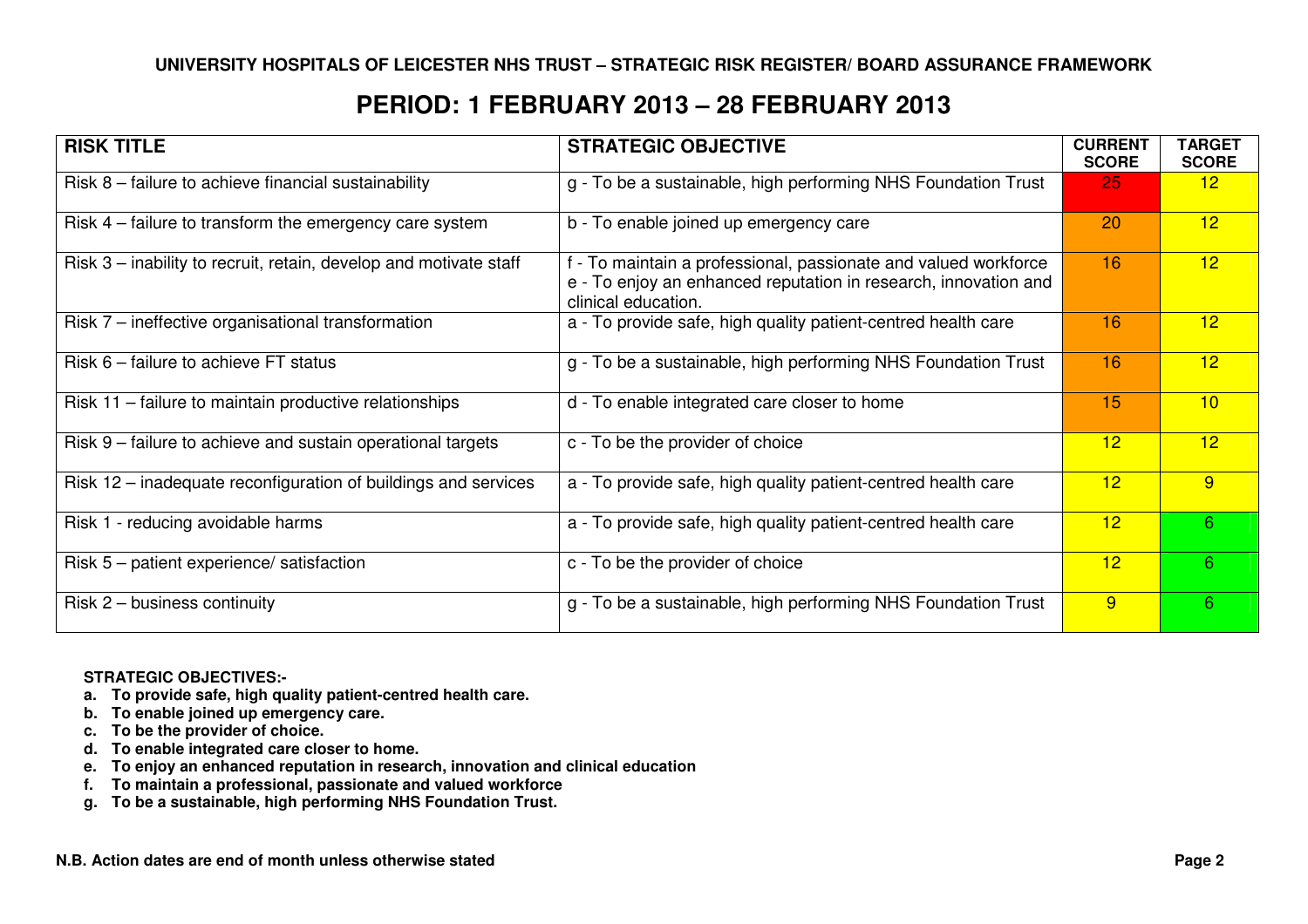| <b>RISK NUMBER/TITLE:</b>                                                                                      |                                                                                                                                                                                                        |                                                             | <b>RISK 8 – FAILURE TO ACHIEVE FINANCIAL SUSTAINABILITY</b>                                                                                                                                                                                                                                                                                                  |                                                                                                                                                      |                                                                                                      |                                                                    |                                                                       |  |  |  |
|----------------------------------------------------------------------------------------------------------------|--------------------------------------------------------------------------------------------------------------------------------------------------------------------------------------------------------|-------------------------------------------------------------|--------------------------------------------------------------------------------------------------------------------------------------------------------------------------------------------------------------------------------------------------------------------------------------------------------------------------------------------------------------|------------------------------------------------------------------------------------------------------------------------------------------------------|------------------------------------------------------------------------------------------------------|--------------------------------------------------------------------|-----------------------------------------------------------------------|--|--|--|
| LINK TO STRATEGIC OBJECTIVE(S)                                                                                 |                                                                                                                                                                                                        | To be a sustainable, high performing NHS Foundation Trust.  |                                                                                                                                                                                                                                                                                                                                                              |                                                                                                                                                      |                                                                                                      |                                                                    |                                                                       |  |  |  |
| <b>EXECUTIVE LEAD:</b>                                                                                         |                                                                                                                                                                                                        |                                                             | Director of Finance and Business Services                                                                                                                                                                                                                                                                                                                    |                                                                                                                                                      |                                                                                                      |                                                                    |                                                                       |  |  |  |
| <b>Principal Risk</b><br>(What could prevent the<br>objective(s) being achieved)                               | What are we doing about it?<br>(Key Controls)<br>What control measures or systems we<br>have in place to assist secure delivery<br>of the objective (describe process<br>rather than management group) | Current<br>Score<br>$\boldsymbol{\times}$<br>$\blacksquare$ | How do we know we are<br>doing it?<br>(Key Assurances of<br>controls)<br>Provide examples of recent reports<br>considered by Board or committee<br>where delivery of the objectives is<br>discussed and where the board<br>can gain evidence that controls are<br>effective.                                                                                 | What are we not doing?<br>(Gaps in Controls C) /<br><b>Assurance (A)</b><br>What gaps in systems, controls<br>and assurance have been<br>identified? | How can we fill the<br>gaps or manage the<br>risk better?<br><b>(Actions to address</b><br>gaps)     | Target<br>Score<br>$\overline{\phantom{0}}$<br>$\pmb{\times}$<br>Е | <b>Timescale</b><br>When will the<br>action be<br>completed?          |  |  |  |
| Failure to achieve financial<br>sustainability including:                                                      | Overarching financial governance<br>processes including PLICS process<br>and expenditure controls                                                                                                      |                                                             | Monthly /weekly financial reporting<br>to Exec Team, F&P Committee<br>and Board<br>Cost centre reporting and monthly<br>PLICS reporting<br>Annual internal and external audit<br>programmes<br>Comparison with PLICS<br>benchmarking against other NHS<br>organisations                                                                                      | (c) Underlying deficit                                                                                                                               | Recovery plan to be<br>developed and monitored<br>by Executive Team (ET)/<br>F&P Committee and Board | $4x3=12$                                                           | Mar 2013<br>Director of<br>Finance and<br><b>Business</b><br>Services |  |  |  |
| Failure to achieve CIP                                                                                         | Strengthened CIP governance<br>structure                                                                                                                                                               |                                                             | Progress in delivery of CIPs is<br>monitored by CIP Programme<br>Board (meeting fortnightly) and<br>reported to ET and Board.                                                                                                                                                                                                                                | (c) Forecast year end CIP shortfall<br>of £5m.                                                                                                       |                                                                                                      |                                                                    |                                                                       |  |  |  |
| Locum expenditure                                                                                              | Workforce plan to identify effective<br>methods to recruit to 'difficult to fill'<br>areas<br>Reinstatement of weekly workforce<br>panel to approve all new posts.                                     |                                                             | The use of locum staff in 'difficult<br>to fill' areas is reported to the<br>Board on a monthly basis via the<br>Quality and Performance report. A<br>reduction in the use of such staff<br>would be an assurance of our<br>success in recruiting substantive<br>staff to 'difficult to fill' areas.<br>Increase in substantive staff of<br>200wte to Oct 12 | (c) Failure to reduce locum spend<br>- vtd to Jan '13.                                                                                               |                                                                                                      |                                                                    |                                                                       |  |  |  |
| Loss of income due to<br>tariff/tariff changes (including<br>referral rate for emergency<br>admissions - MRET) | Contract meetings with Commissioners<br>Negotiations with Commissioners<br>concluded at a transactional level                                                                                          |                                                             | Monthly /weekly financial reporting<br>to Finance and Performance (F&P)<br>Committee and Board                                                                                                                                                                                                                                                               | (c) Failing to manage marginal<br>activity efficiently and effectively                                                                               |                                                                                                      |                                                                    |                                                                       |  |  |  |
| Ineffective processes for<br>Counting and Coding                                                               | Clinical coding project                                                                                                                                                                                |                                                             | Ad-Hoc reports on annual counting<br>and coding process                                                                                                                                                                                                                                                                                                      |                                                                                                                                                      |                                                                                                      |                                                                    |                                                                       |  |  |  |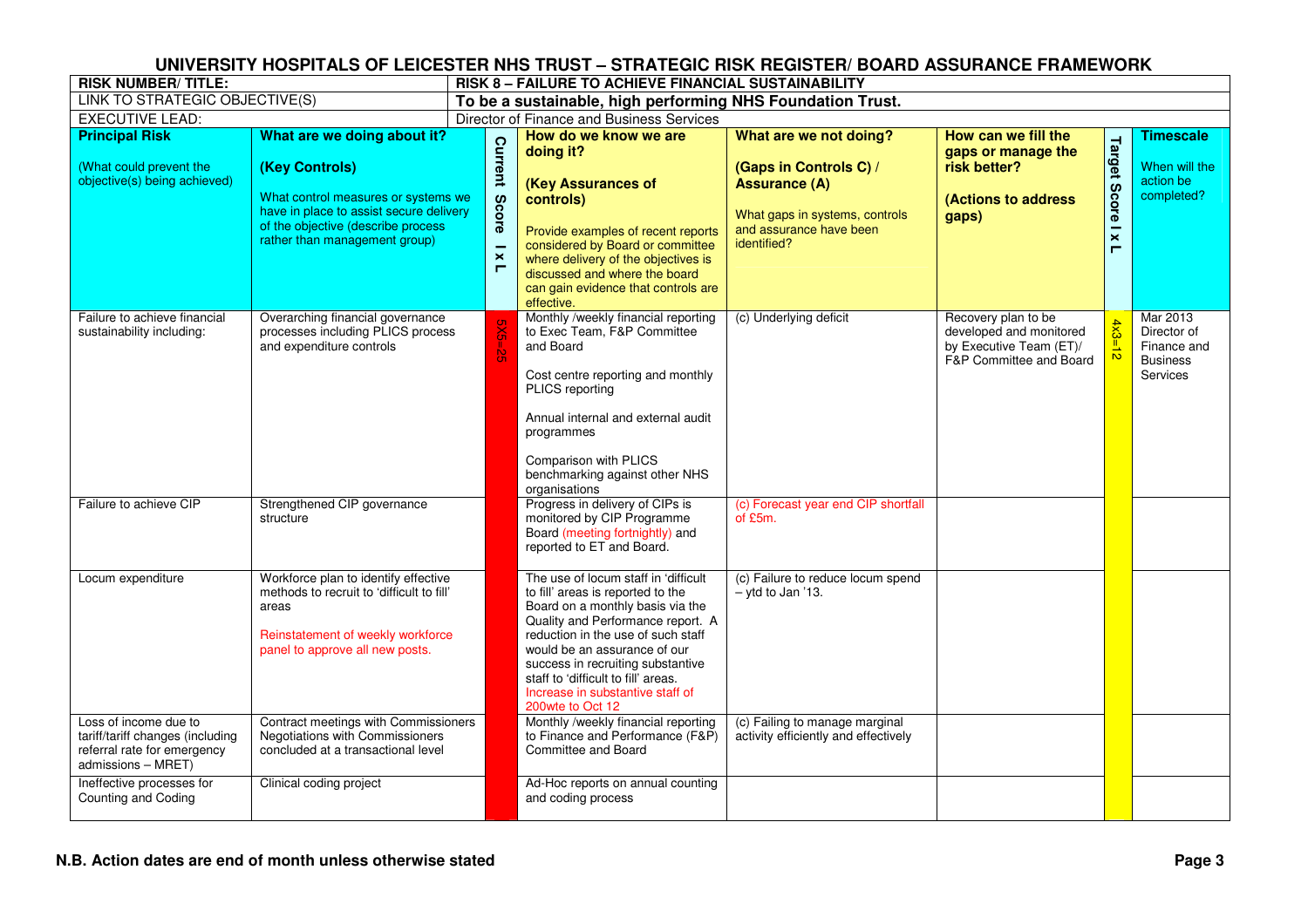| Loss of liquidity                                  | Liquidity Plan                                                                                                | Monthly /weekly financial reporting<br>to Finance and Performance (F&P)<br>Committee and Board  |                                                                                                                                                      |                                                |                                                                       |
|----------------------------------------------------|---------------------------------------------------------------------------------------------------------------|-------------------------------------------------------------------------------------------------|------------------------------------------------------------------------------------------------------------------------------------------------------|------------------------------------------------|-----------------------------------------------------------------------|
| Lack of robust control over<br>non-pay expenditure | Non-pay action plan (agreed by F&P<br>Committee)                                                              | Monthly /weekly financial reporting<br>to Finance and Performance (F&P)<br>Committee and Board. | (c) Failing to control adverse<br>trends in non-pay (running ahead<br>of activity growth). Month 10Non-<br>pay expenditure £13.4m adverse<br>to plan | Implementation of<br>catalogue control project | Mar 2013<br>Director of<br>Finance and<br><b>Business</b><br>Services |
| Commissioner fines against<br>performance targets  | Contract meetings with Commissioners<br>Negotiations with Commissioners<br>concluded at a transactional level | Monthly /weekly financial reporting<br>to Finance and Performance (F&P)<br>Committee and Board  | (c) Failing to reduce readmission<br>trends. Year to date readmission<br>rate 7.8% (month 10)                                                        |                                                |                                                                       |
| Use of readmission monies                          | Contract meetings with Commissioners<br>Negotiations with Commissioners<br>concluded at a transactional level | Monthly /weekly financial reporting<br>to Finance and Performance (F&P)<br>Committee and Board  | (c) Failing to reduce readmission<br>trends                                                                                                          |                                                |                                                                       |
| Ineffective organisational<br>transformation       | See risk 7                                                                                                    | See risk 7                                                                                      | See risk 7                                                                                                                                           | See risk 7                                     |                                                                       |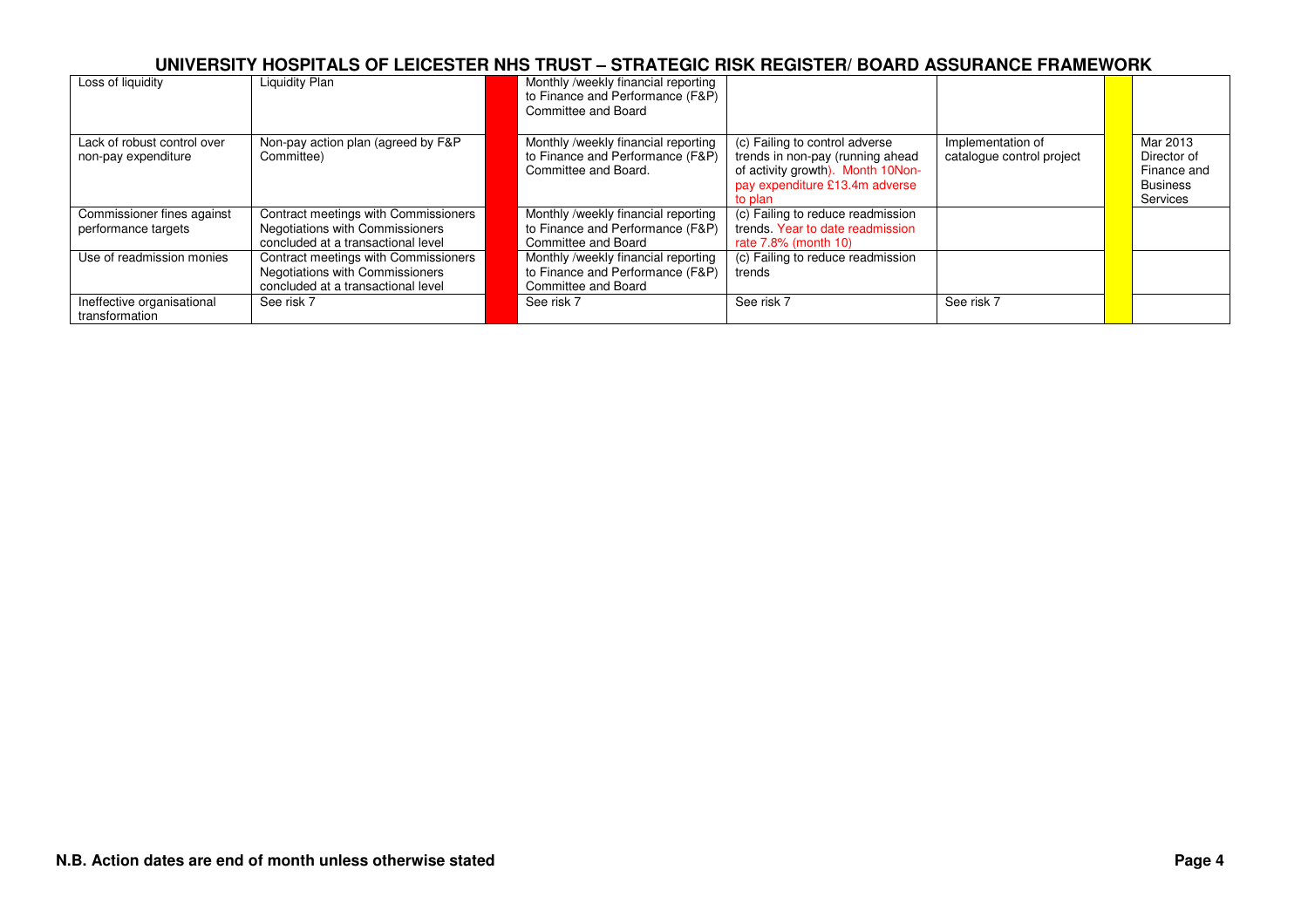| <b>RISK NUMBER/TITLE:</b>                                                                                                              |                                                                                                                                                                                                        | <u>UNIVENSITI MUSPITALS UF LEIUESTEN NNS TNUST – STNATEUIU NISN NEUISTEN/ DUAND ASSUNANUE FNAMEWUNN</u><br>RISK 4 - FAILURE TO TRANSFORM THE EMERGENCY CARE SYSTEM |                                                                                                                                                                                                                                                                              |                                                                                                                                                                                                                                                 |                                                                                                                                                                                                      |                                                        |                                                                                                                                              |  |  |  |
|----------------------------------------------------------------------------------------------------------------------------------------|--------------------------------------------------------------------------------------------------------------------------------------------------------------------------------------------------------|--------------------------------------------------------------------------------------------------------------------------------------------------------------------|------------------------------------------------------------------------------------------------------------------------------------------------------------------------------------------------------------------------------------------------------------------------------|-------------------------------------------------------------------------------------------------------------------------------------------------------------------------------------------------------------------------------------------------|------------------------------------------------------------------------------------------------------------------------------------------------------------------------------------------------------|--------------------------------------------------------|----------------------------------------------------------------------------------------------------------------------------------------------|--|--|--|
| LINK TO STRATEGIC OBJECTIVE(S)                                                                                                         |                                                                                                                                                                                                        | To enable joined up emergency care.                                                                                                                                |                                                                                                                                                                                                                                                                              |                                                                                                                                                                                                                                                 |                                                                                                                                                                                                      |                                                        |                                                                                                                                              |  |  |  |
| <b>EXECUTIVE LEAD:</b>                                                                                                                 |                                                                                                                                                                                                        | <b>Director of Operations</b>                                                                                                                                      |                                                                                                                                                                                                                                                                              |                                                                                                                                                                                                                                                 |                                                                                                                                                                                                      |                                                        |                                                                                                                                              |  |  |  |
| <b>Principal Risk</b><br>(What could prevent the<br>objective(s) being achieved)                                                       | What are we doing about it?<br>(Key Controls)<br>What control measures or systems we<br>have in place to assist secure delivery<br>of the objective (describe process<br>rather than management group) | Current<br>Score<br>$\boldsymbol{\times}$<br>$\blacksquare$                                                                                                        | How do we know we are<br>doing it?<br>(Key Assurances of<br>controls)<br>Provide examples of recent reports<br>considered by Board or committee<br>where delivery of the objectives is<br>discussed and where the board<br>can gain evidence that controls are<br>effective. | What are we not doing?<br>(Gaps in Controls C) /<br><b>Assurance (A)</b><br>What gaps in systems, controls<br>and assurance have been<br>identified?                                                                                            | How can we fill the<br>gaps or manage the<br>risk better?<br>(Actions to address<br>gaps)                                                                                                            | Target<br>Score<br>$\mathbf{\times}$<br>$\blacksquare$ | <b>Timescale</b><br>When will the<br>action be<br>completed?                                                                                 |  |  |  |
| Failure to transform<br>emergency care system<br>leading to demands on ED<br>and admissions units<br>continuing to exceed<br>capacity. | LLR emergency Care Network Project<br>to reduce emergency attendances and<br>ensure maximum use of the Urgent<br>care centre.                                                                          | $\bar{8}$                                                                                                                                                          | Monthly report to Trust Board in<br>relation to Emergency Dept (ED)<br>flow.                                                                                                                                                                                                 | ED 4 hour standard (Target 95%):<br>Total time in $ED - (UHL + UCC) =$<br>93.2% ytd (Month 10).<br>ED - UHL Type 1 and $2 = 91.5\%$<br>ytd (month 10).<br>$ED - UHL$ type 1 and 2 in month<br>figures 80.9% and 84.9% for<br>Month 10.          |                                                                                                                                                                                                      | $4x3=$                                                 |                                                                                                                                              |  |  |  |
|                                                                                                                                        | Increased recruitment of ED Medical<br>and nursing staff.                                                                                                                                              |                                                                                                                                                                    | Monthly Quality and Performance<br>summary report to TB including<br>use of locum staff.                                                                                                                                                                                     | (c) Difficulties are being<br>encountered in filling vacancies<br>within the emergency care<br>pathway. Agency and<br>bank requests continue to increase<br>in response to increasing sickness<br>rates, additional capacity, and<br>vacancies. | <b>Continued fortnightly</b><br>meetings with HR to<br>highlight delays and<br>solutions in the recruitment<br>process.<br>Continue to advertise for<br>permanent and locum<br>consultant positions. |                                                        | Review of<br>progress May<br>2013<br>Director of<br><b>Operations</b><br>Review of<br>progress May<br>13<br>Director of<br><b>Operations</b> |  |  |  |
|                                                                                                                                        | LLR Emergency Plan to ensure that<br>delays to transfer of care are<br>minimised.                                                                                                                      |                                                                                                                                                                    | Monthly report to Trust Board in<br>relation to Emergency Dept (ED)<br>flow.<br>270 delayed episodes of transfer<br>of Care (month 10).                                                                                                                                      | (c) Lack of availability of<br>rehabilitation beds for increasing<br>numbers of patients                                                                                                                                                        |                                                                                                                                                                                                      |                                                        |                                                                                                                                              |  |  |  |
|                                                                                                                                        | Implementation of phase 1 of the<br>emergency care pathway redesign 18<br>Feb 2013.<br>Metrics in place in relation to AMU<br>assessment process.                                                      |                                                                                                                                                                    | relation to Emergency Dept (ED)<br>flow.<br>'Time to see consultant' metric<br>included in National ED quarterly<br>indicator.                                                                                                                                               | No gaps identified                                                                                                                                                                                                                              | No actions required                                                                                                                                                                                  |                                                        |                                                                                                                                              |  |  |  |
|                                                                                                                                        |                                                                                                                                                                                                        |                                                                                                                                                                    | Monthly report to Trust Board in                                                                                                                                                                                                                                             |                                                                                                                                                                                                                                                 |                                                                                                                                                                                                      |                                                        |                                                                                                                                              |  |  |  |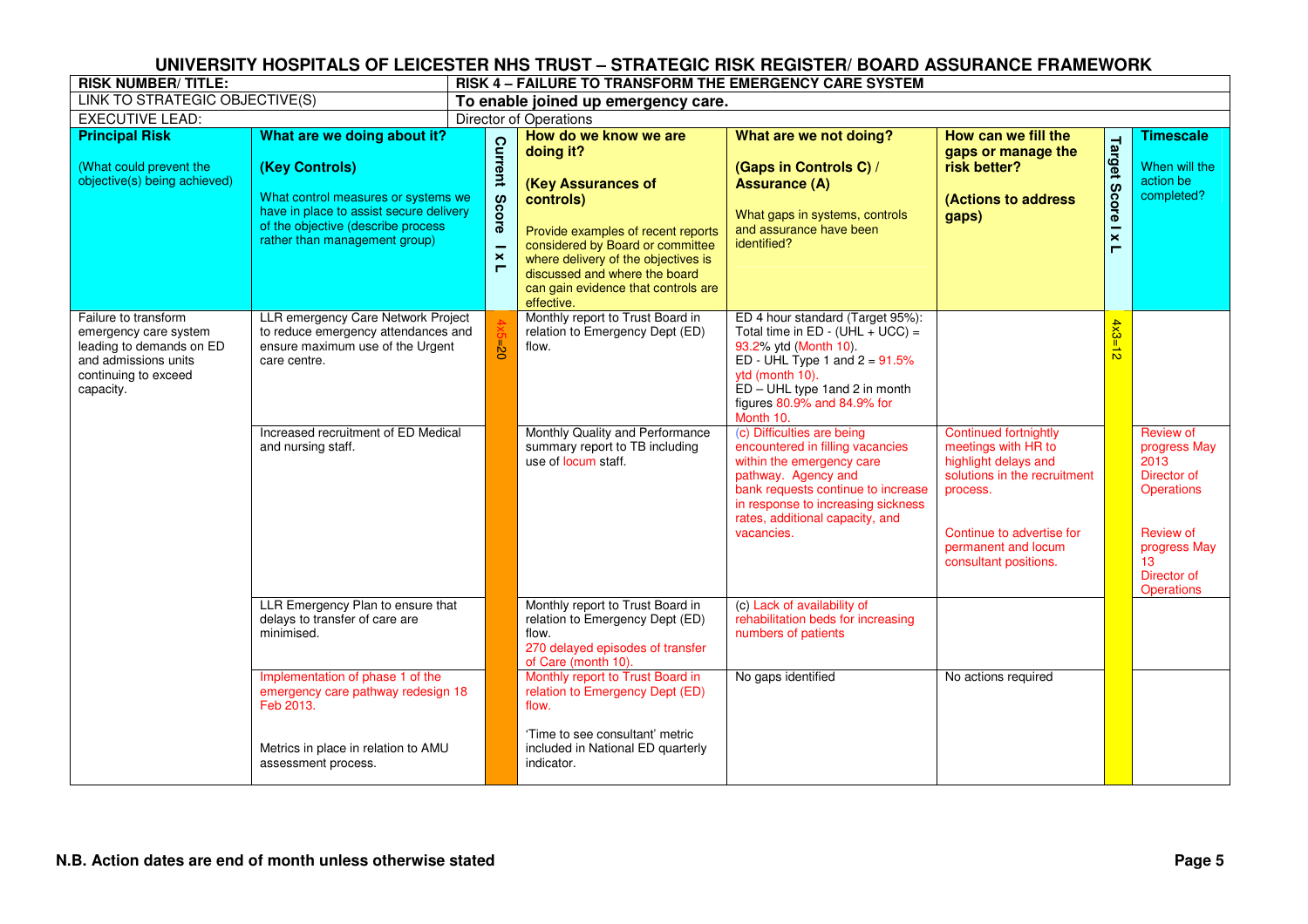| Emergency Care Pathway Programme<br>to enable a comprehensive and co-<br>ordinated approach to the design and<br>implementation of process<br>improvements across the end-to-end<br>patient flow for our ED attendees and<br>medical non-elective patients. |  | No gaps identified | Sustainable on-going<br>delivery of ED targets |  | Mar 2013<br>Direcor of<br>Operations |
|-------------------------------------------------------------------------------------------------------------------------------------------------------------------------------------------------------------------------------------------------------------|--|--------------------|------------------------------------------------|--|--------------------------------------|
|-------------------------------------------------------------------------------------------------------------------------------------------------------------------------------------------------------------------------------------------------------------|--|--------------------|------------------------------------------------|--|--------------------------------------|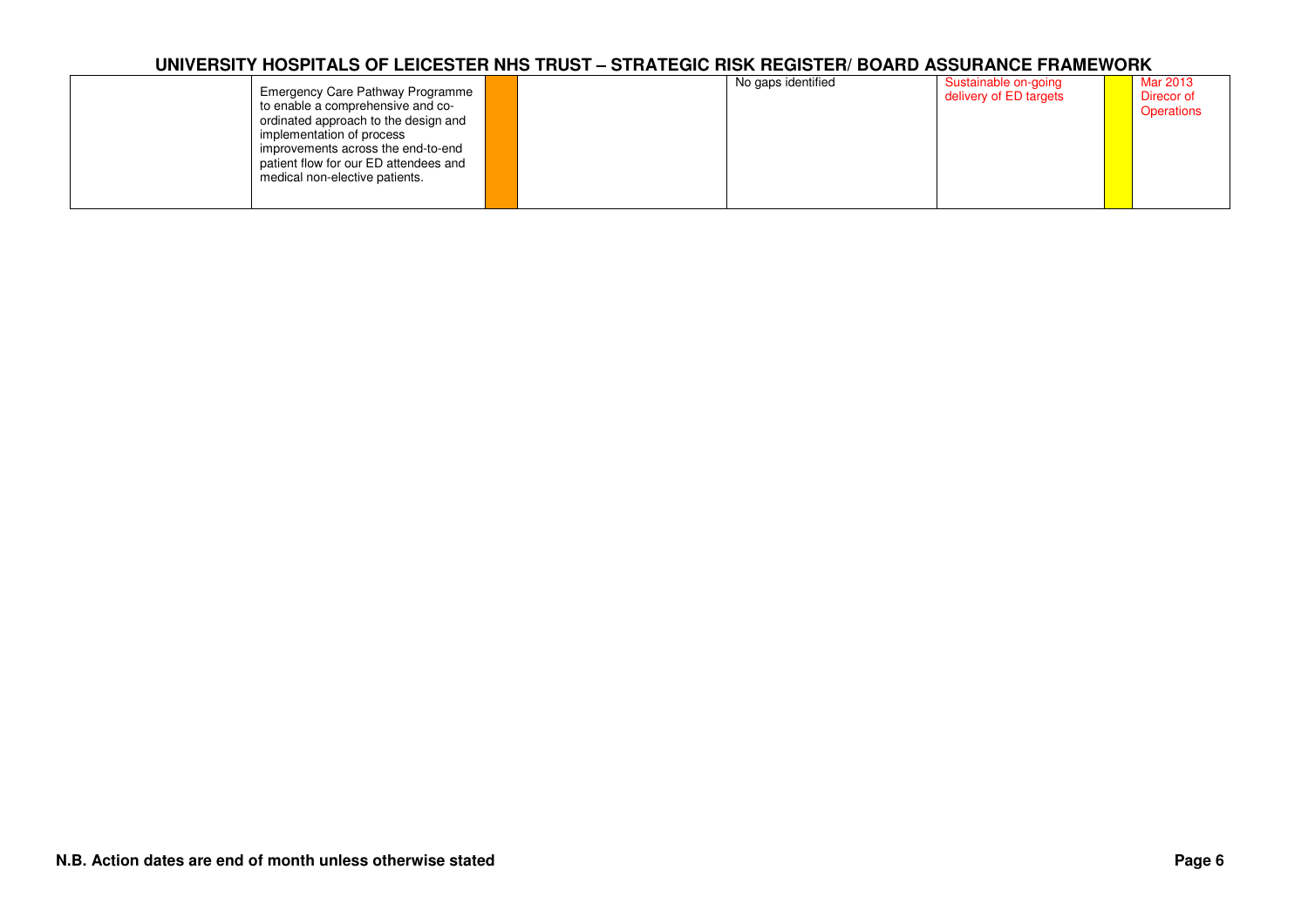| <b>RISK NUMBER/TITLE:</b>                                                                                                 |                                                                                                                                                                                                        | RISK 3 - INABILITY TO RECRUIT, RETAIN, DEVELOP AND MOTIVATE STAFF              |                                                                                                                                                                                                                                                                              |                                                                                                                                                              |                                                                                           |                                                 |                                                              |  |  |  |  |
|---------------------------------------------------------------------------------------------------------------------------|--------------------------------------------------------------------------------------------------------------------------------------------------------------------------------------------------------|--------------------------------------------------------------------------------|------------------------------------------------------------------------------------------------------------------------------------------------------------------------------------------------------------------------------------------------------------------------------|--------------------------------------------------------------------------------------------------------------------------------------------------------------|-------------------------------------------------------------------------------------------|-------------------------------------------------|--------------------------------------------------------------|--|--|--|--|
| LINK TO STRATEGIC OBJECTIVE(S))                                                                                           |                                                                                                                                                                                                        | To maintain a professional, passionate and valued workforce                    |                                                                                                                                                                                                                                                                              |                                                                                                                                                              |                                                                                           |                                                 |                                                              |  |  |  |  |
|                                                                                                                           |                                                                                                                                                                                                        | To enjoy an enhanced reputation in research, innovation and clinical education |                                                                                                                                                                                                                                                                              |                                                                                                                                                              |                                                                                           |                                                 |                                                              |  |  |  |  |
| <b>EXECUTIVE LEAD:</b>                                                                                                    |                                                                                                                                                                                                        |                                                                                | Director of Human Resources                                                                                                                                                                                                                                                  |                                                                                                                                                              |                                                                                           |                                                 |                                                              |  |  |  |  |
| <b>Principal Risk</b><br>(What could prevent the<br>objective(s) being achieved)                                          | What are we doing about it?<br>(Key Controls)<br>What control measures or systems we<br>have in place to assist secure delivery<br>of the objective (describe process<br>rather than management group) | <b>Current</b><br>Score<br>$\boldsymbol{\times}$<br>Е                          | How do we know we are<br>doing it?<br>(Key Assurances of<br>controls)<br>Provide examples of recent reports<br>considered by Board or committee<br>where delivery of the objectives is<br>discussed and where the board<br>can gain evidence that controls are<br>effective. | What are we not doing?<br>(Gaps in Controls C) /<br><b>Assurance (A)</b><br>What gaps in systems, controls<br>and assurance have been<br>identified?         | How can we fill the<br>gaps or manage the<br>risk better?<br>(Actions to address<br>gaps) | Target<br><b>Score</b><br>$\boldsymbol{\times}$ | <b>Timescale</b><br>When will the<br>action be<br>completed? |  |  |  |  |
| Inability to recruit, retain,<br>develop and motivate suitably<br>qualified staff leading to<br>inadequate organisational | Leadership and talent management<br>programmes to identify and develop<br>'leaders' within UHL                                                                                                         | $4x4 =$<br>$\frac{1}{\sigma}$                                                  | Development of UHL talent profiles<br>Talent profile update reports to                                                                                                                                                                                                       | No gaps identified<br>No gaps identified                                                                                                                     | No actions required<br>No actions required                                                | $4x3 =$<br>$\overline{N}$                       |                                                              |  |  |  |  |
| capacity and development.                                                                                                 |                                                                                                                                                                                                        |                                                                                | Workforce and OD Committee                                                                                                                                                                                                                                                   |                                                                                                                                                              |                                                                                           |                                                 |                                                              |  |  |  |  |
|                                                                                                                           | Substantial work program to<br>strengthen leadership contained within<br>OD Plan                                                                                                                       |                                                                                |                                                                                                                                                                                                                                                                              | No gaps identified                                                                                                                                           | No actions required                                                                       |                                                 |                                                              |  |  |  |  |
|                                                                                                                           | Organisational Development (OD) plan                                                                                                                                                                   |                                                                                |                                                                                                                                                                                                                                                                              | (a) A potential measure of the<br>number of applicants received for<br>advertised posts may be a useful<br>future assurance of the success of<br>the OD plan | To develop a monitoring<br>and reporting process                                          |                                                 | Jun 2013                                                     |  |  |  |  |
|                                                                                                                           | Workforce and OD Committee to<br>monitor progress and oversee<br>implementation of OD plan                                                                                                             |                                                                                | Progress reports to Board via<br>Workforce and OD Committee                                                                                                                                                                                                                  | (c) Executive group required to<br>lead on OD plan                                                                                                           | Formation of OD executive<br>group                                                        |                                                 | Mar 2013<br>Director of HR                                   |  |  |  |  |
|                                                                                                                           | Staff engagement action plan<br>encompassing six integrated elements<br>that shape and enable successful and<br>measurable staff engagement                                                            |                                                                                | Results of National staff survey<br>and local patient polling reported<br>to Board via Workforce and OD<br>Committee on a six monthly basis.<br>Improving staff satisfaction<br>position.                                                                                    | No gaps identified                                                                                                                                           | No actions required                                                                       |                                                 |                                                              |  |  |  |  |
|                                                                                                                           |                                                                                                                                                                                                        |                                                                                | Staff sickness levels may also<br>provide an indicator of staff<br>satisfaction and targets for staff<br>sickness rates are close to being<br>achieved (4.2% ytd at Month 10)                                                                                                | No gaps identified                                                                                                                                           | No actions required                                                                       |                                                 |                                                              |  |  |  |  |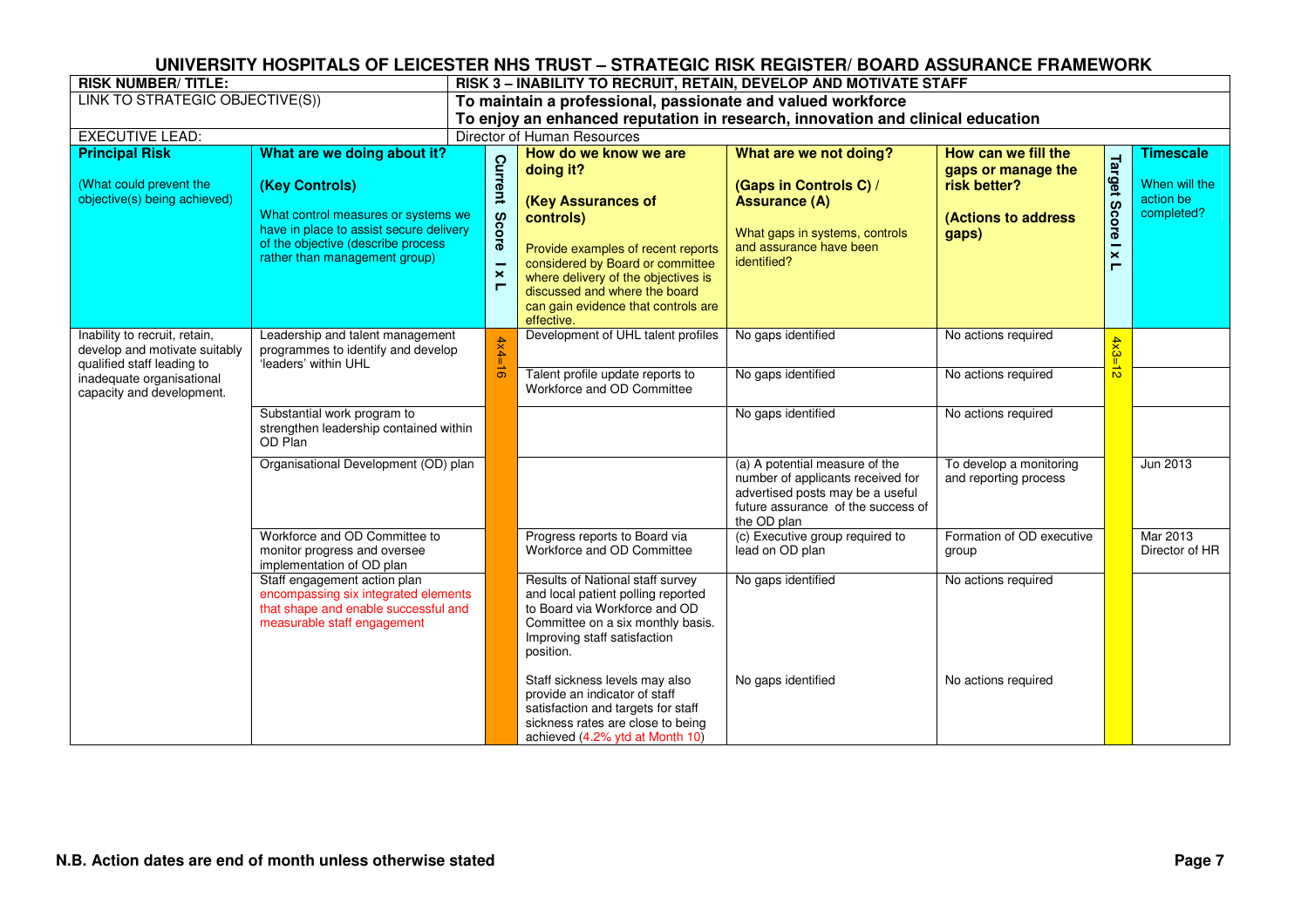| Appraisal and objective setting in line<br>with UHL strategic direction                                                                                                                                                                                   | Appraisal rates reported monthly<br>to Board via Quality and<br>Performance report. Current rates<br>90.5% ytd at end of month 10                                                                                                                     | No gaps identified                                                                                                                                                                                                                            | No actions required                                                                                                                                                                                                                                        |                            |
|-----------------------------------------------------------------------------------------------------------------------------------------------------------------------------------------------------------------------------------------------------------|-------------------------------------------------------------------------------------------------------------------------------------------------------------------------------------------------------------------------------------------------------|-----------------------------------------------------------------------------------------------------------------------------------------------------------------------------------------------------------------------------------------------|------------------------------------------------------------------------------------------------------------------------------------------------------------------------------------------------------------------------------------------------------------|----------------------------|
|                                                                                                                                                                                                                                                           | Results of quality audits to ensure<br>adequacy of appraisals reported to<br>the Board via the Workforce and<br>OD Committee.                                                                                                                         | No gaps identified                                                                                                                                                                                                                            | No actions required                                                                                                                                                                                                                                        |                            |
|                                                                                                                                                                                                                                                           | Quality Assurance Framework to<br>monitor appraisals on an annual<br>cycle (next due March 2013).                                                                                                                                                     | No gaps identified                                                                                                                                                                                                                            | No actions required                                                                                                                                                                                                                                        |                            |
| Workforce plan to identify effective<br>methods to recruit to 'difficult to fill<br>areas).                                                                                                                                                               | The use of locum staff in 'difficult<br>to fill' areas is reported to the<br>Board on a monthly basis via the<br>Quality and Performance report. A                                                                                                    |                                                                                                                                                                                                                                               |                                                                                                                                                                                                                                                            |                            |
| Divisions and Directorates 2013/14<br><b>Workforce Plans</b>                                                                                                                                                                                              | reduction in the use of such staff<br>would be an assurance of our<br>success in recruiting substantive<br>staff to 'difficult to fill' areas.                                                                                                        |                                                                                                                                                                                                                                               |                                                                                                                                                                                                                                                            |                            |
| Reward /recognition strategy and<br>programmes (e.g. salary sacrifice, staff<br>awards, etc)                                                                                                                                                              |                                                                                                                                                                                                                                                       | (a) Reward and recognition<br>strategy requires revision to<br>include how we will provide<br>assurance in the future that reward<br>and recognition programmes are<br>making a difference to staffing<br>recruitment/ retention/ motivation. | Revise strategy                                                                                                                                                                                                                                            | Jun 2013<br>Director of HR |
| UHL Branding - to attract a wider and<br>more capable workforce. Includes<br>development of recruitment literature<br>and website, recruitment events,<br>international recruitment. This includes<br>a recently held nurse recruitment day<br>(Jan 2013) | Evaluate recruitment events and<br>numbers of applicants. Reports<br>issued to Nursing Workforce<br>Group (last report 4 Feb). Report<br>to Workforce and OD Committee<br>in March. Positive feedback from<br>nurse recruitment day on 26 Jan<br>2013 | (a) Better baselining of information<br>to be able to measure<br>improvement.<br>(c) Lack of engagement in<br>production of website material                                                                                                  | Take baseline from<br>January and measure<br>progress now that there is<br>a structured plan for bulk<br>recruitment.<br>Identify a lead from each<br>professional group to<br>develop and encourage the<br>production of fresh and up<br>to date material | Dec 2013<br>Director of HR |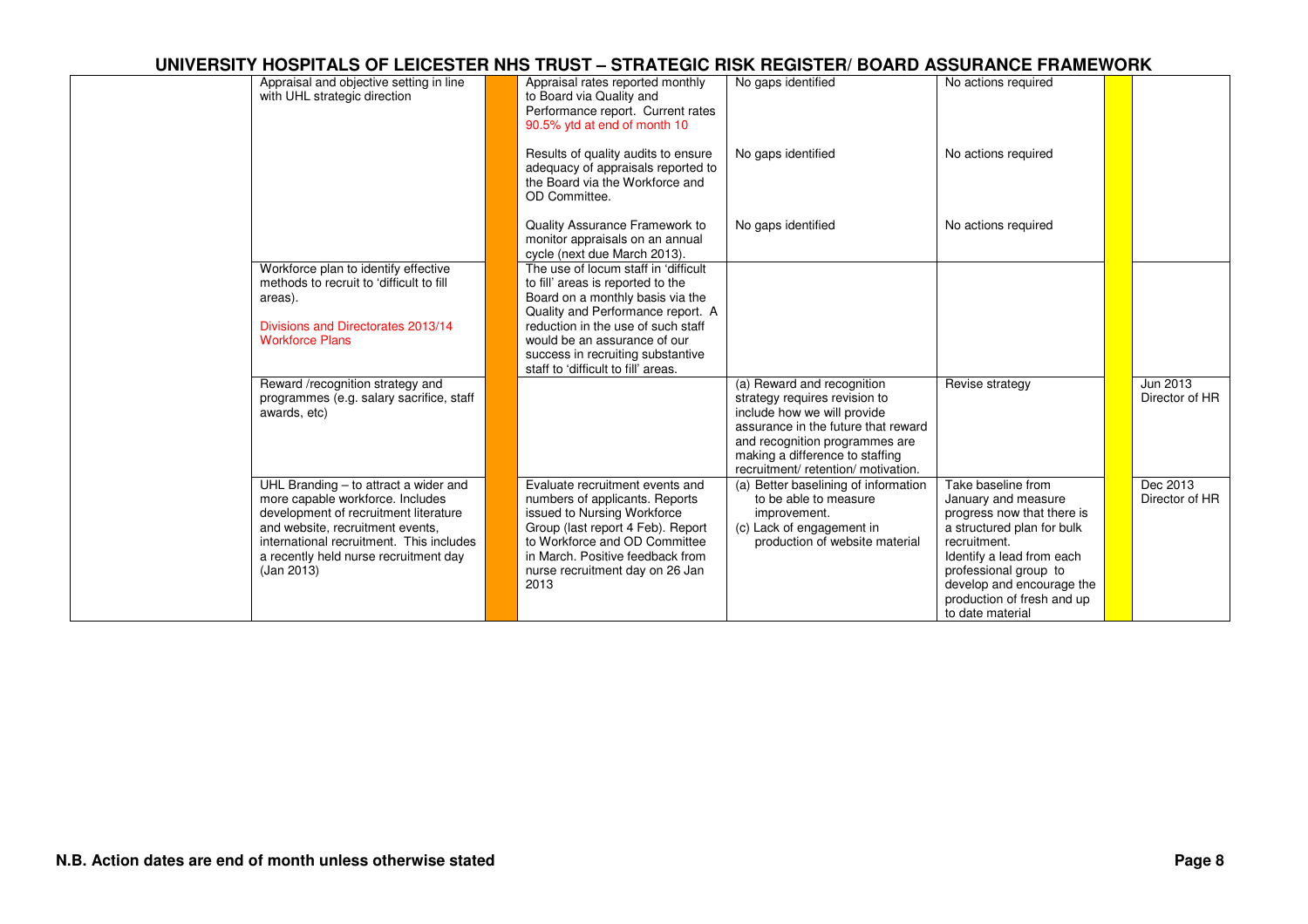| <b>RISK NUMBER/TITLE:</b>                                                                                                                                                                                      |                                                                                                                                                                                                                  | RISK 7 – INEFFECTIVE ORGANISATIONAL TRANSFORMATION          |                                                                                                                                                                                                                                                                              |                                                                                                                                                      |                                                                                                                                       |                                                      |                                                                       |  |  |  |
|----------------------------------------------------------------------------------------------------------------------------------------------------------------------------------------------------------------|------------------------------------------------------------------------------------------------------------------------------------------------------------------------------------------------------------------|-------------------------------------------------------------|------------------------------------------------------------------------------------------------------------------------------------------------------------------------------------------------------------------------------------------------------------------------------|------------------------------------------------------------------------------------------------------------------------------------------------------|---------------------------------------------------------------------------------------------------------------------------------------|------------------------------------------------------|-----------------------------------------------------------------------|--|--|--|
| LINK TO STRATEGIC OBJECTIVE(S)                                                                                                                                                                                 |                                                                                                                                                                                                                  | To provide safe, high quality patient-centred health care.  |                                                                                                                                                                                                                                                                              |                                                                                                                                                      |                                                                                                                                       |                                                      |                                                                       |  |  |  |
| <b>EXECUTIVE LEAD:</b>                                                                                                                                                                                         |                                                                                                                                                                                                                  | Director of Finance and Business Services                   |                                                                                                                                                                                                                                                                              |                                                                                                                                                      |                                                                                                                                       |                                                      |                                                                       |  |  |  |
| <b>Principal Risk</b><br>(What could prevent the<br>objective(s) being achieved)                                                                                                                               | What are we doing about it?<br>(Key Controls)<br>What control measures or systems we<br>have in place to assist secure delivery<br>of the objective (describe process<br>rather than management group)           | Current<br>Score<br>$\boldsymbol{\times}$<br>$\blacksquare$ | How do we know we are<br>doing it?<br>(Key Assurances of<br>controls)<br>Provide examples of recent reports<br>considered by Board or committee<br>where delivery of the objectives is<br>discussed and where the board<br>can gain evidence that controls are<br>effective. | What are we not doing?<br>(Gaps in Controls C) /<br><b>Assurance (A)</b><br>What gaps in systems, controls<br>and assurance have been<br>identified? | How can we fill the<br>gaps or manage the<br>risk better?<br>(Actions to address<br>gaps)                                             | Target<br><b>Score</b><br>$\boldsymbol{\times}$<br>Е | <b>Timescale</b><br>When will the<br>action be<br>completed?          |  |  |  |
| Ineffective organisational<br>transformation preventing the<br>development of safer, more<br>effective and productive<br>services. Among other<br>consequences this will impact<br>on the Trust's FT timeline. | Clinical strategy<br>Transformation Board/ team including<br>Interim Director of Service<br>Development                                                                                                          | $4x4 =$<br>$\sigma$                                         | <b>CIP Programme Board monitors</b><br>project plans associated with<br>clinical strategy to ensure<br>achievement of key milestones.<br>Good progress in development of<br>2013/14 CIP plans (Feb '13).                                                                     | (c) Shortfall on delivery of projects<br>in 2012/13                                                                                                  | Interim transformation<br>resources                                                                                                   | $4x3=12$                                             | Apr 2013<br>Director of<br>Finance and<br><b>Business</b><br>Services |  |  |  |
|                                                                                                                                                                                                                | Managed Business Partner for IM&T<br>services to deliver IT that will be a key<br>enabler for our clinical strategy.                                                                                             |                                                             | MBP programme board monitors<br>defined KPIs for 'Lot 1 services'.<br>Non-compliance with KPIs<br>reported to Board                                                                                                                                                          | (c) New systems (lot 2) not yet<br>specified                                                                                                         | 'Lot 2' systems<br>replacement plan to be<br>developed                                                                                |                                                      | 2013/14<br>Director of<br>Finance and<br><b>Business</b><br>Services  |  |  |  |
|                                                                                                                                                                                                                | Development of lean processes<br>improvement capability to deliver more<br>efficient and effective services and<br>greater patient / staff satisfaction.<br>Head of Process Improvement now in<br>post (Jan '13) |                                                             | Board monitoring of patient and<br>staff survey results. Improved<br>levels of patient / staff satisfaction<br>are expected when lean processes<br>are embedded                                                                                                              | (c) Slow start to process<br>improvement initiatives                                                                                                 | Board level sponsorship<br>and Leadership                                                                                             |                                                      | Apr 2013<br>Director of<br>Finance and<br><b>Business</b><br>Services |  |  |  |
|                                                                                                                                                                                                                |                                                                                                                                                                                                                  |                                                             |                                                                                                                                                                                                                                                                              |                                                                                                                                                      | Proposals in relation to<br>taking forward<br>transformation to be<br>presented to Finance and<br>performance Committee on<br>26/3/13 |                                                      | Chief<br>Executive<br>Mar 2013                                        |  |  |  |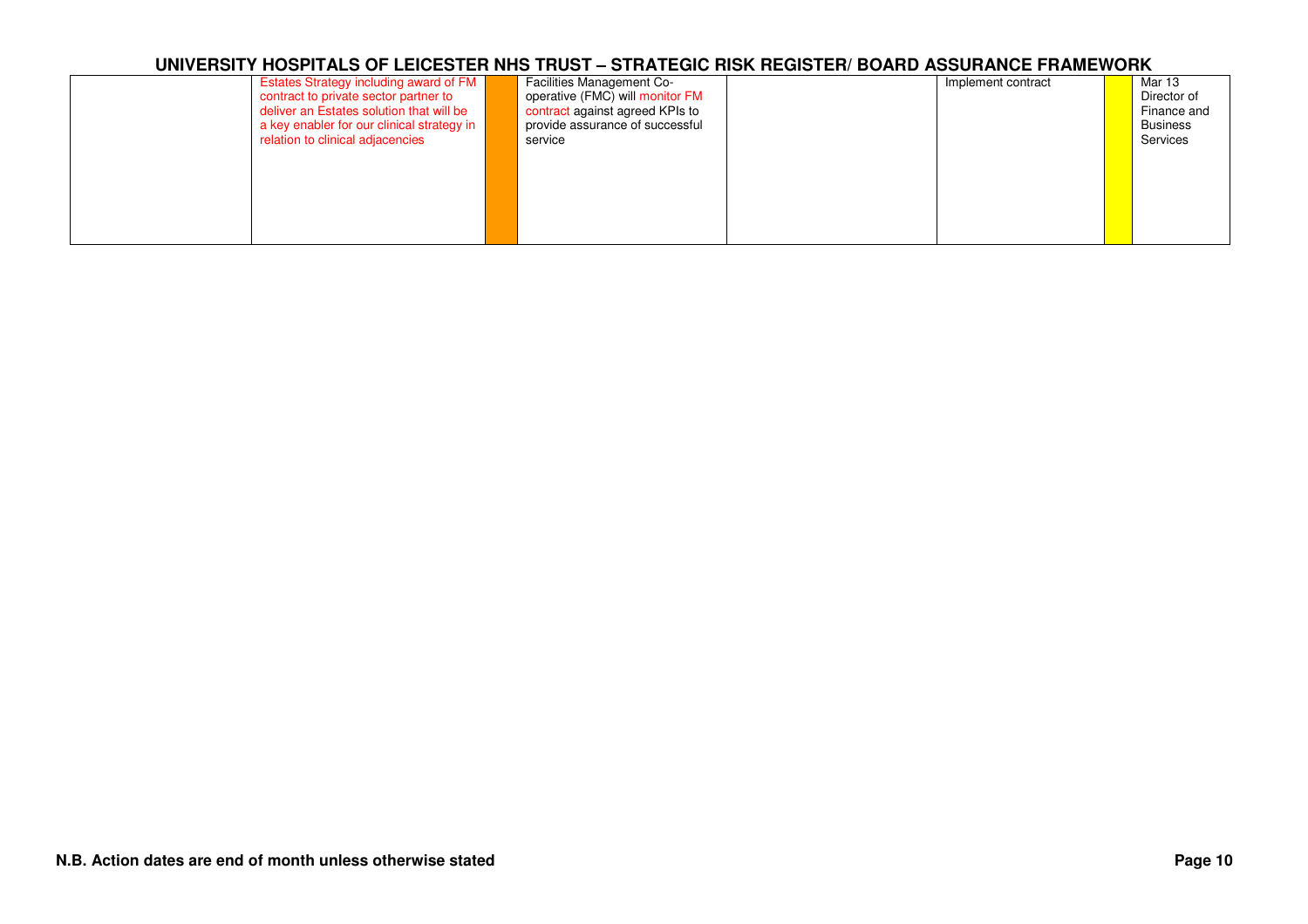| <b>RISK NUMBER/TITLE:</b>                                                                        |                                                                                                                                                                                                                                                                                                                                                                                                                    |                                                                    | <b>RISK 6 - FAILURE TO ACHIEVE FT STATUS</b>                                                                                                                                                                                                                                                                                                                                                         |                                                                                                                                                                                                                                                                                                                                                                                                                                                                                                             |                                                                                                                                                                                                                                                                                                                                                                                                                                                                                                                                                                     |                              |                                                                                                                                                                                   |
|--------------------------------------------------------------------------------------------------|--------------------------------------------------------------------------------------------------------------------------------------------------------------------------------------------------------------------------------------------------------------------------------------------------------------------------------------------------------------------------------------------------------------------|--------------------------------------------------------------------|------------------------------------------------------------------------------------------------------------------------------------------------------------------------------------------------------------------------------------------------------------------------------------------------------------------------------------------------------------------------------------------------------|-------------------------------------------------------------------------------------------------------------------------------------------------------------------------------------------------------------------------------------------------------------------------------------------------------------------------------------------------------------------------------------------------------------------------------------------------------------------------------------------------------------|---------------------------------------------------------------------------------------------------------------------------------------------------------------------------------------------------------------------------------------------------------------------------------------------------------------------------------------------------------------------------------------------------------------------------------------------------------------------------------------------------------------------------------------------------------------------|------------------------------|-----------------------------------------------------------------------------------------------------------------------------------------------------------------------------------|
| LINK TO STRATEGIC OBJECTIVE(S)                                                                   |                                                                                                                                                                                                                                                                                                                                                                                                                    |                                                                    | To be a sustainable, high performing NHS Foundation Trust.                                                                                                                                                                                                                                                                                                                                           |                                                                                                                                                                                                                                                                                                                                                                                                                                                                                                             |                                                                                                                                                                                                                                                                                                                                                                                                                                                                                                                                                                     |                              |                                                                                                                                                                                   |
| <b>EXECUTIVE LEAD:</b>                                                                           |                                                                                                                                                                                                                                                                                                                                                                                                                    |                                                                    | <b>Chief Executive Officer</b>                                                                                                                                                                                                                                                                                                                                                                       |                                                                                                                                                                                                                                                                                                                                                                                                                                                                                                             |                                                                                                                                                                                                                                                                                                                                                                                                                                                                                                                                                                     |                              |                                                                                                                                                                                   |
| <b>Principal Risk</b><br>(What could prevent the<br>objective(s) being achieved)                 | What are we doing about it?<br>(Key Controls)<br>What control measures or systems we<br>have in place to assist secure delivery<br>of the objective (describe process<br>rather than management group)                                                                                                                                                                                                             | <b>Current</b><br>Score<br>$\mathbf{\mathsf{x}}$<br>$\blacksquare$ | How do we know we are<br>doing it?<br>(Key Assurances of<br>controls)<br>Provide examples of recent reports<br>considered by Board or committee<br>where delivery of the objectives is<br>discussed and where the board<br>can gain evidence that controls are<br>effective.                                                                                                                         | What are we not doing?<br>(Gaps in Controls C) /<br><b>Assurance (A)</b><br>What gaps in systems, controls<br>and assurance have been<br>identified?                                                                                                                                                                                                                                                                                                                                                        | How can we fill the<br>gaps or manage the<br>risk better?<br>(Actions to address<br>gaps)                                                                                                                                                                                                                                                                                                                                                                                                                                                                           | <b>Target Score I x</b><br>Е | Timescale<br>When will the<br>action be<br>completed?                                                                                                                             |
| Failure to achieve Foundation<br>Trust (FT) Status within<br>specified timescale (April<br>2014) | FT Application Programme Board to<br>provide strategic direction and<br>monitoring of FT application<br>programme<br>FT Workstream group of Executive and<br>operational Leads to ensure delivery of<br>IBP and evidence to support HDD1<br>and 2 processes<br>FT application project plan/ team<br>All of the above will ensure that all<br>associated workstreams for FT<br>application will meet key milestones | $4x4=16$                                                           | Monthly progress against project<br>reported to Board to provide<br>oversight.<br>Feedback from external<br>assessment of application<br>progress by SHA (readiness<br>review board-to-board meeting<br>scheduled for 19/12/12<br>Achievement against the key<br>milestones set out in UHL's TFA is<br>reported to the SHA on a<br>monthly basis through the trust<br>over-sight self certification. | No gaps identified<br>No gaps identified<br>(c) Development of LLR Clinical<br><b>Strategy and Site and Service</b><br><b>Reconfiguration Proposals not fully</b><br>achieved<br><b>Confirmation of specific LLR</b><br>reconfiguration priorities over a 3<br>year time horizon not fully<br>achieved.<br>(c) Draft pre-consultation Business<br><b>Case considered by Trust Boards</b><br>not fully achieved.<br>(c) UHL Clinical Strategy<br>developed but preferred options<br>costs not yet identified | No actions required<br>No actions required<br>LLR wide economic<br>modelling is to commence<br>on the 21st January and<br>conclude by the 31st<br>March 2013<br>To be determined by the<br><b>BCT</b><br>economic modelling<br>Statutory<br>consultation will<br>commence in June 2013<br>pending the output of the<br>economic modelling and<br>agreement of the resulting<br><b>LLR</b> wide plans<br>Service developments<br>underpinning the Trust's<br><b>Clinical Strategy will be</b><br>costed as further iterations<br>of the IBP / LTFM are<br>Developed. | $4x3=$<br>忈                  | <b>Chief</b><br>Executive<br>Mar 2013<br><b>Chief</b><br>Executive<br>Mar 2013<br><b>Chief</b><br>Executive<br>Jun 2013<br><b>Chief</b><br>Executive<br><b>Review May</b><br>2013 |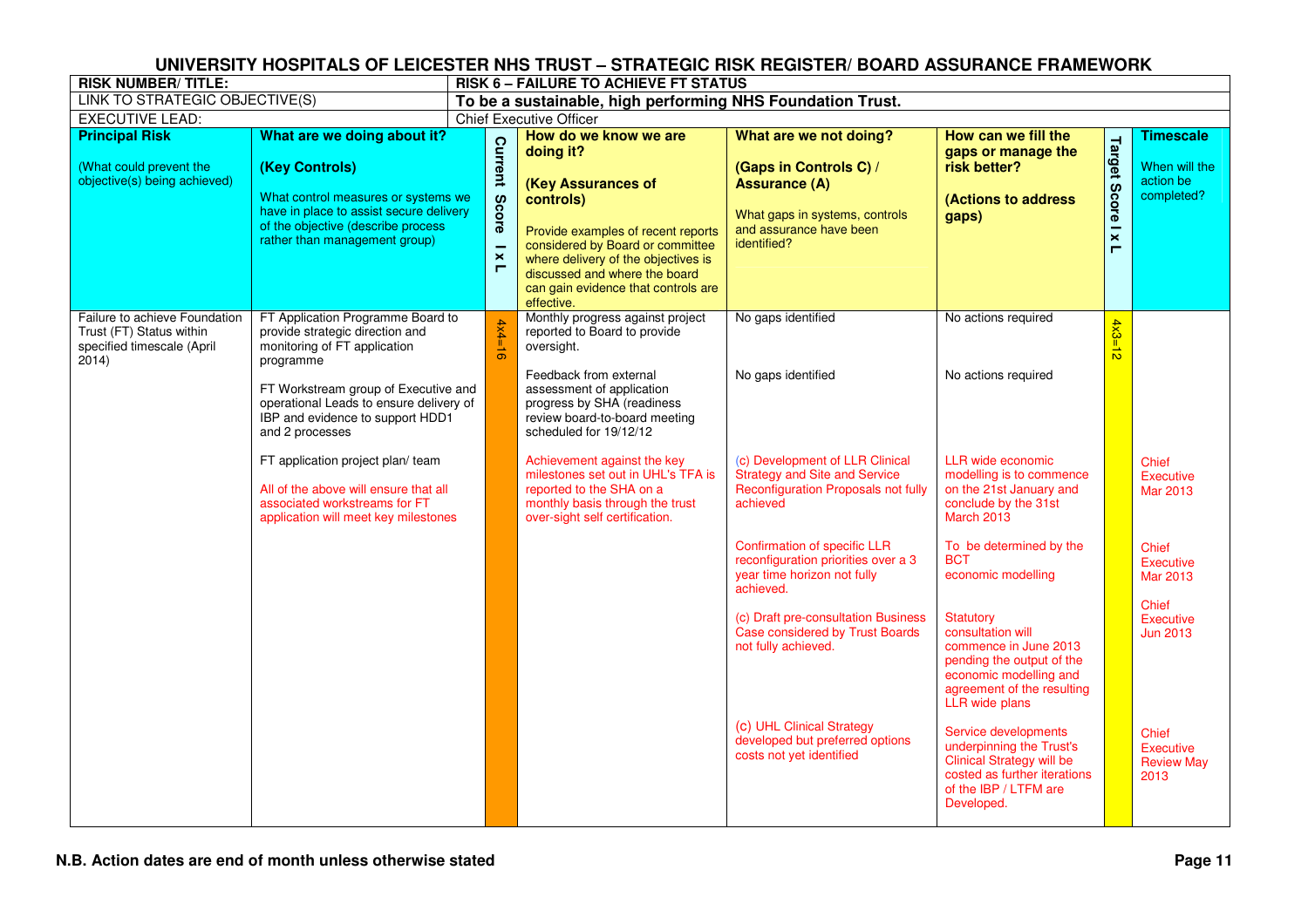|                                                                                                                                                 |                                                    | (c) Formal Consultation on LLR<br>Reconfiguration Proposals not fully<br>achieved                    | <b>BCT Programme Board</b><br>has agreed that<br>consultation<br>should commence in June<br>2013                                                    | Chief<br>Executive<br><b>Jun 2013</b>              |
|-------------------------------------------------------------------------------------------------------------------------------------------------|----------------------------------------------------|------------------------------------------------------------------------------------------------------|-----------------------------------------------------------------------------------------------------------------------------------------------------|----------------------------------------------------|
| Monitoring of KPIs in particular in<br>relation to financial position and ED<br>performance that are crucial for a<br>successful FT application | Monthly Finance and Performance<br>report to Board | (c) significant financial variance<br>from plan<br>(c) Underperformance in relation to<br>ED targets | See actions associated<br>with risk number 8<br>Transform emergency care<br>system to reduce demand<br>and increase footprint of<br>ED (see risk 4) | During<br>2013/14<br>Chief<br>Executive<br>Officer |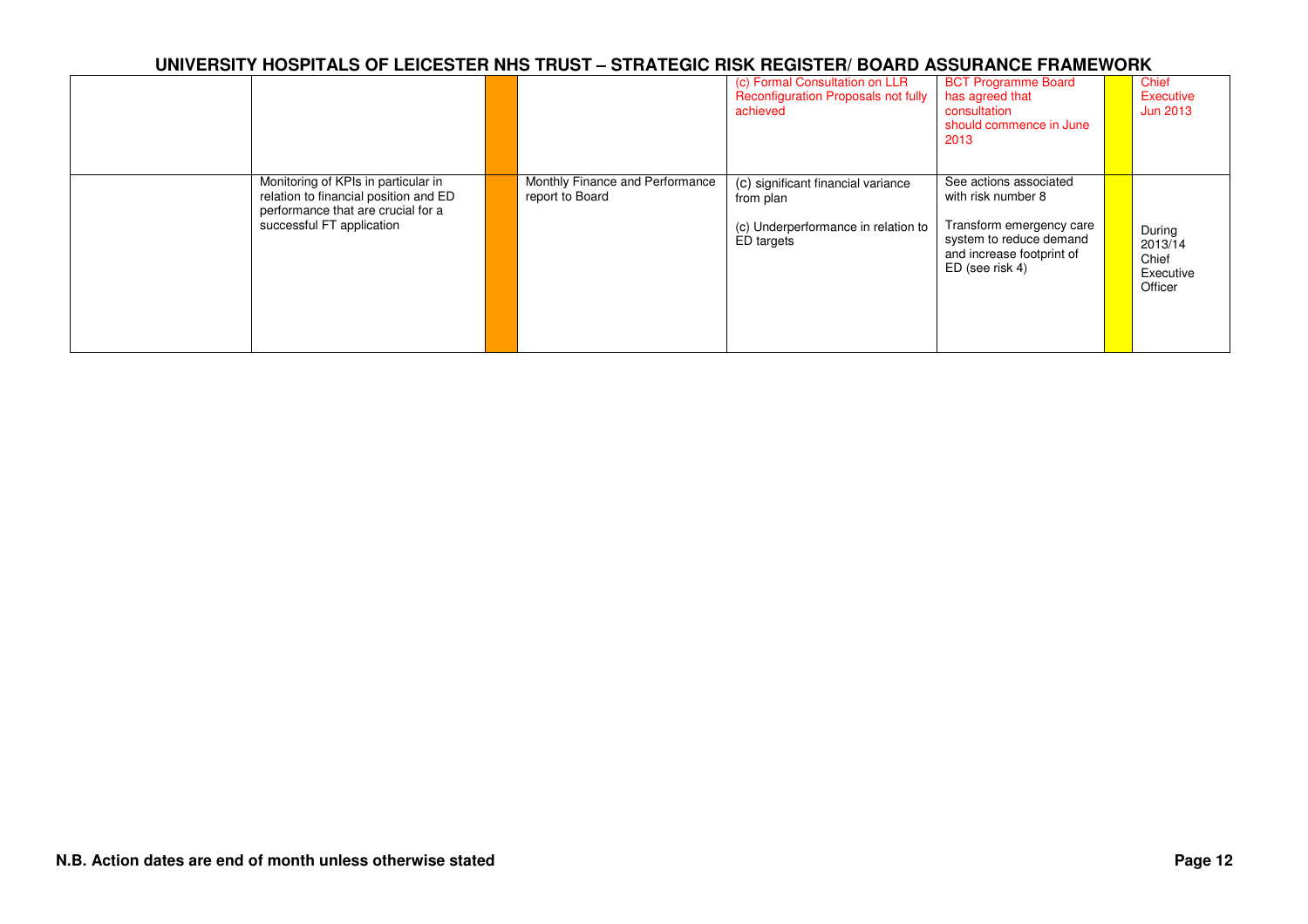| <b>RISK NUMBER/TITLE:</b>                                                                                                                                                                                                    |                                                                                                                                                                                                                                                                                                                                                                                                                                                                                             |                                                                     | <b>RISK 11 - FAILURE TO MAINTAIN PRODUCTIVE RELATIONSHIPS</b>                                                                                                                                                                                                                |                                                                                                                                                      |                                                                                                                                                                                                                                            |                                                 |                                                                |
|------------------------------------------------------------------------------------------------------------------------------------------------------------------------------------------------------------------------------|---------------------------------------------------------------------------------------------------------------------------------------------------------------------------------------------------------------------------------------------------------------------------------------------------------------------------------------------------------------------------------------------------------------------------------------------------------------------------------------------|---------------------------------------------------------------------|------------------------------------------------------------------------------------------------------------------------------------------------------------------------------------------------------------------------------------------------------------------------------|------------------------------------------------------------------------------------------------------------------------------------------------------|--------------------------------------------------------------------------------------------------------------------------------------------------------------------------------------------------------------------------------------------|-------------------------------------------------|----------------------------------------------------------------|
| LINK TO STRATEGIC OBJECTIVE(S)                                                                                                                                                                                               |                                                                                                                                                                                                                                                                                                                                                                                                                                                                                             |                                                                     | To enable integrated care closer to home.                                                                                                                                                                                                                                    |                                                                                                                                                      |                                                                                                                                                                                                                                            |                                                 |                                                                |
| <b>EXECUTIVE LEAD:</b>                                                                                                                                                                                                       |                                                                                                                                                                                                                                                                                                                                                                                                                                                                                             |                                                                     | Director of Communications and External Relations                                                                                                                                                                                                                            |                                                                                                                                                      |                                                                                                                                                                                                                                            |                                                 |                                                                |
| <b>Principal Risk</b><br>(What could prevent the<br>objective(s) being achieved)                                                                                                                                             | What are we doing about it?<br>(Key Controls)<br>What control measures or systems we<br>have in place to assist secure delivery<br>of the objective (describe process<br>rather than management group)                                                                                                                                                                                                                                                                                      | റ<br>turrent<br>Sco<br>ā<br>$\boldsymbol{\times}$<br>$\blacksquare$ | How do we know we are<br>doing it?<br>(Key Assurances of<br>controls)<br>Provide examples of recent reports<br>considered by Board or committee<br>where delivery of the objectives is<br>discussed and where the board<br>can gain evidence that controls are<br>effective. | What are we not doing?<br>(Gaps in Controls C) /<br><b>Assurance (A)</b><br>What gaps in systems, controls<br>and assurance have been<br>identified? | How can we fill the<br>gaps or manage the<br>risk better?<br><b>(Actions to address</b><br>gaps)                                                                                                                                           | Target<br><b>Score</b><br>$\boldsymbol{\times}$ | <b>Timescale</b><br>When will the<br>action be<br>completed?   |
| Failure to maintain productive<br>relationships with external<br>partners/stakeholders<br>leading to potential loss of<br>activity and income, poor<br>reputation and failure to<br>retain/ reconfigure clinical<br>services | Stakeholder Engagement Strategy<br>Regular meetings with external<br>stakeholders and Director of<br>Communications and member of<br>Executive Team to identify and resolve<br>concerns<br>Regular stakeholder briefing provided<br>by an e-newsletter to inform<br>stakeholders of UHL news<br>Leicester, Leicestershire and Rutland<br>(LLR) health and social care partners<br>have committed to a collaborative<br>programme of change known as the<br>'Better Care Together' programme | $X3=$                                                               | Twice yearly GP surveys with<br>results reported to UHL Executive<br>Team                                                                                                                                                                                                    | (a) No surveys undertaken to<br>identify relationship issues.<br>Anecdotal feedback only.                                                            | Productive relationships<br>with CCGs are likely to<br>improve further only if UHL<br>performance around ED<br>improves therefore the<br>target score is dependent<br>upon actions from other<br>risks within this document<br>being taken | Ōп                                              | Dependant<br>upon actions<br>associated<br>with other<br>risks |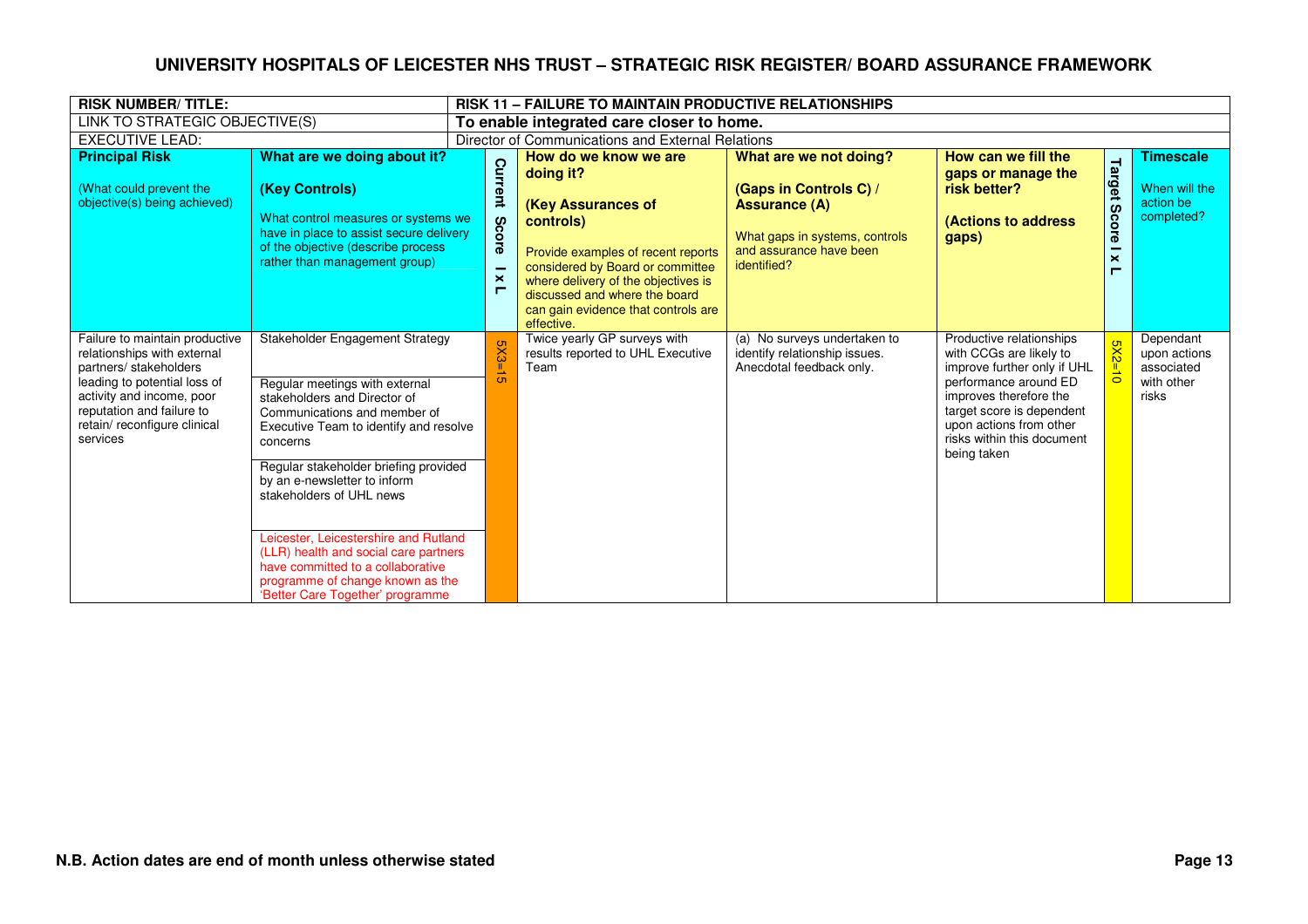| <b>RISK NUMBER/TITLE:</b>                                                                                                                        |                                                                                                                                                                                                        | RISK 9 – FAILURE TO ACHIEVE AND SUSTAIN OPERATIONAL TARGETS |                                                                                                                                                                                                                                                                              |                                                                                                                                                      |                                                                                           |                                                      |                                                              |  |  |  |  |
|--------------------------------------------------------------------------------------------------------------------------------------------------|--------------------------------------------------------------------------------------------------------------------------------------------------------------------------------------------------------|-------------------------------------------------------------|------------------------------------------------------------------------------------------------------------------------------------------------------------------------------------------------------------------------------------------------------------------------------|------------------------------------------------------------------------------------------------------------------------------------------------------|-------------------------------------------------------------------------------------------|------------------------------------------------------|--------------------------------------------------------------|--|--|--|--|
| LINK TO STRATEGIC OBJECTIVE(S)                                                                                                                   |                                                                                                                                                                                                        |                                                             | To be the provider of choice.                                                                                                                                                                                                                                                |                                                                                                                                                      |                                                                                           |                                                      |                                                              |  |  |  |  |
| <b>EXECUTIVE LEAD:</b>                                                                                                                           |                                                                                                                                                                                                        |                                                             | <b>Director of Operations</b>                                                                                                                                                                                                                                                |                                                                                                                                                      |                                                                                           |                                                      |                                                              |  |  |  |  |
| <b>Principal Risk</b><br>(What could prevent the<br>objective(s) being achieved)                                                                 | What are we doing about it?<br>(Key Controls)<br>What control measures or systems we<br>have in place to assist secure delivery<br>of the objective (describe process<br>rather than management group) | Current<br>Score<br>$\boldsymbol{\times}$<br>$\blacksquare$ | How do we know we are<br>doing it?<br>(Key Assurances of<br>controls)<br>Provide examples of recent reports<br>considered by Board or committee<br>where delivery of the objectives is<br>discussed and where the board<br>can gain evidence that controls are<br>effective. | What are we not doing?<br>(Gaps in Controls C) /<br><b>Assurance (A)</b><br>What gaps in systems, controls<br>and assurance have been<br>identified? | How can we fill the<br>gaps or manage the<br>risk better?<br>(Actions to address<br>gaps) | Target<br><b>Score</b><br>$\times$<br>$\blacksquare$ | <b>Timescale</b><br>When will the<br>action be<br>completed? |  |  |  |  |
| Failure to achieve and<br>sustain operational targets<br>leading to contractual<br>penalties, patient<br>dissatisfaction and poor<br>reputation. | Backlog plans to recover 18 week<br>referral to treatment (RTT) target                                                                                                                                 | $4x3 =$<br>$\frac{1}{\mathbf{D}}$                           | Monthly Q&P report to Trust Board<br>showing 18 week RTT rates. RTT<br>admitted and non-admitted rates<br>favourable against target (92.2%<br>and 97.3% respectively for month<br>10)                                                                                        | No gaps identified                                                                                                                                   | No actions required                                                                       | $4x3=$<br>$\frac{1}{\infty}$                         |                                                              |  |  |  |  |
|                                                                                                                                                  | Referral pathways to decrease<br>demand and ensure discharge to GP<br>where appropriate                                                                                                                |                                                             |                                                                                                                                                                                                                                                                              | (a) Lack assurance in relation to<br>performance metrics to show<br>activity versus number of patients<br>deferred onto a different care<br>pathway. | Development of key<br>metrics at a local level                                            |                                                      | tba                                                          |  |  |  |  |
|                                                                                                                                                  | Transformational theatre project to<br>improve theatre efficiency to 80 -90%                                                                                                                           |                                                             | Monthly theatre utilisation rates                                                                                                                                                                                                                                            | No gaps identified                                                                                                                                   | No actions required                                                                       |                                                      |                                                              |  |  |  |  |
|                                                                                                                                                  | <b>Emergency Care process redesign</b><br>(phase 1) implemented 18 February<br>2013 to improve and sustain ED<br>performance.                                                                          |                                                             | Monthly report to Trust Board in<br>relation to Emergency Dept (ED)<br>flow (including 4 hour breaches)                                                                                                                                                                      | See risk number 4                                                                                                                                    | See risk number 4                                                                         |                                                      |                                                              |  |  |  |  |
|                                                                                                                                                  | Each tumour site has developed<br>processes to achieve targets                                                                                                                                         |                                                             | Director of Operations receives<br>reports from Cancer Manager and<br>information included within<br>Monthly Q&P report to Trust Board                                                                                                                                       | No gaps identified                                                                                                                                   | No actions required                                                                       |                                                      |                                                              |  |  |  |  |
|                                                                                                                                                  | Ongoing monitoring of key<br>performance indicators                                                                                                                                                    |                                                             | Monthly Q&P report to Trust<br>Board                                                                                                                                                                                                                                         | No gaps identified                                                                                                                                   | No actions required                                                                       |                                                      |                                                              |  |  |  |  |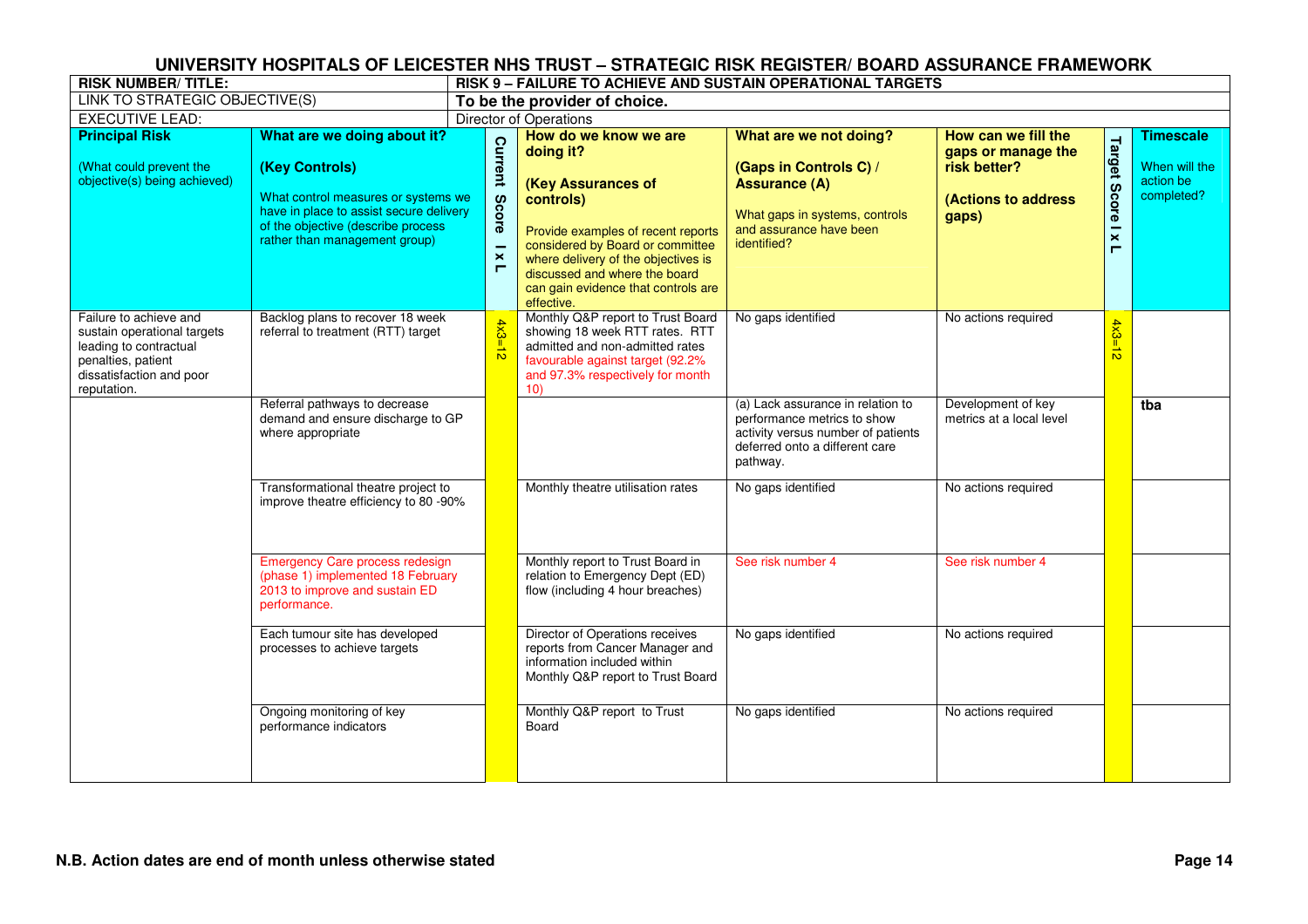| Outpatient delivery plan to reduce<br>cancellation rates has been developed<br>and circulated to Divisions for inclusion I<br>in their CIP plans | (c) Not reducing cancellation rates<br>for outpatients appointments | Continued monitoring of<br>outpatient delivery plan | <b>Review Mav</b><br>2013<br>Director of<br>Operations |
|--------------------------------------------------------------------------------------------------------------------------------------------------|---------------------------------------------------------------------|-----------------------------------------------------|--------------------------------------------------------|
|                                                                                                                                                  |                                                                     |                                                     |                                                        |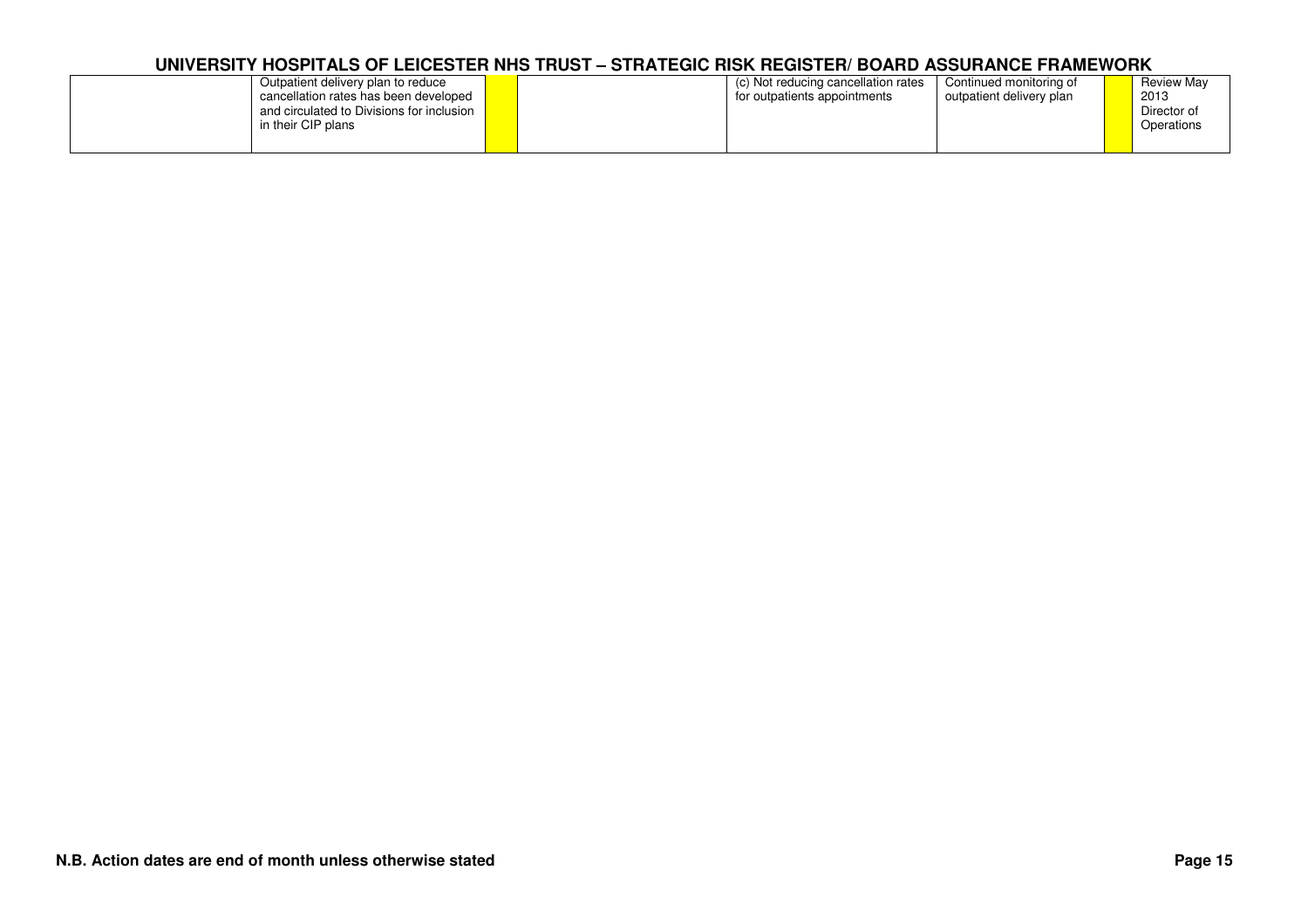| <b>RISK NUMBER/TITLE:</b>                                                                                           |                                                                                                                                                                                                               |                                                |                                                                                                                                                                                                                                                                              | <b>RISK 12 - INADEQUATE RECONFIGURATION OF BUILDINGS AND SERVICES</b>                                                                                                        |                                                                                                                                                                                         |                                                     |                                                                                                       |
|---------------------------------------------------------------------------------------------------------------------|---------------------------------------------------------------------------------------------------------------------------------------------------------------------------------------------------------------|------------------------------------------------|------------------------------------------------------------------------------------------------------------------------------------------------------------------------------------------------------------------------------------------------------------------------------|------------------------------------------------------------------------------------------------------------------------------------------------------------------------------|-----------------------------------------------------------------------------------------------------------------------------------------------------------------------------------------|-----------------------------------------------------|-------------------------------------------------------------------------------------------------------|
| LINK TO STRATEGIC OBJECTIVE(S)                                                                                      |                                                                                                                                                                                                               |                                                | To provide safe, high quality patient-centred health care                                                                                                                                                                                                                    |                                                                                                                                                                              |                                                                                                                                                                                         |                                                     |                                                                                                       |
| <b>EXECUTIVE LEAD:</b>                                                                                              |                                                                                                                                                                                                               |                                                | <b>Chief Executive Officer</b>                                                                                                                                                                                                                                               |                                                                                                                                                                              |                                                                                                                                                                                         |                                                     |                                                                                                       |
| <b>Principal Risk</b><br>(What could prevent the<br>objective(s) being achieved)                                    | What are we doing about it?<br>(Key Controls)<br>What control measures or systems we<br>have in place to assist secure delivery<br>of the objective (describe process<br>rather than management group)        | Current<br>Score<br>$\boldsymbol{\times}$<br>Е | How do we know we are<br>doing it?<br>(Key Assurances of<br>controls)<br>Provide examples of recent reports<br>considered by Board or committee<br>where delivery of the objectives is<br>discussed and where the board<br>can gain evidence that controls are<br>effective. | What are we not doing?<br>(Gaps in Controls C) /<br><b>Assurance (A)</b><br>What gaps in systems, controls<br>and assurance have been<br>identified?                         | How can we fill the<br>gaps or manage the<br>risk better?<br>(Actions to address<br>gaps)                                                                                               | <b>Target Score</b><br>$\overline{\mathbf{x}}$<br>Н | <b>Timescale</b><br>When will the<br>action be<br>completed?                                          |
| Inadequate reconfiguration of<br>buildings and services<br>leading to less effective use<br>of estate and services. | <b>Clinical Strategy</b>                                                                                                                                                                                      | $3x4=12$                                       |                                                                                                                                                                                                                                                                              | (a) Key measures to demonstrate<br>success of strategy and reporting<br>lines not yet identified                                                                             | Key measures for gauging<br>success of strategy to be<br>developed by specialties<br>as part of their 'mini-IBPs'<br>and will be monitored via<br>divisional and directorate<br>boards. | $3X3=9$                                             | <b>December</b><br>2013<br>Medical<br>Director                                                        |
|                                                                                                                     | Estates Strategy including award of FM<br>contract to private sector partner to<br>deliver an Estates solution that will be<br>a key enabler for our clinical strategy in<br>relation to clinical adjacencies |                                                | Facilities Management Co-<br>operative (FMC) will monitor<br>against agreed KPIs to provide<br>assurance of successful<br>outsourced service                                                                                                                                 | (c) Estates plans not fully<br>developed to achieve the strategy.<br>(c) The success of the plans will<br>be dependent upon capital funding<br>and successful FT application | Ensure success of FT<br>Application (see risk 6 for<br>further detail)<br>Secure capital funding                                                                                        |                                                     | Apr 2014<br>Chief<br>Executive<br>Officer<br>April 2014<br>Acting<br>Director of<br><b>Facilities</b> |
|                                                                                                                     | Divisional service development<br>strategies and plans to deliver key<br>developments                                                                                                                         |                                                | Progress of divisional development<br>plans reported to Service<br>Reconfiguration Board.                                                                                                                                                                                    | No gaps identified                                                                                                                                                           | No actions required                                                                                                                                                                     |                                                     |                                                                                                       |
|                                                                                                                     | Service Reconfiguration Board                                                                                                                                                                                 |                                                |                                                                                                                                                                                                                                                                              |                                                                                                                                                                              |                                                                                                                                                                                         |                                                     |                                                                                                       |
|                                                                                                                     | Capital expenditure programme to fund<br>developments                                                                                                                                                         |                                                | Capital expenditure reports<br>reported to the Board via Finance<br>and Performance Committee                                                                                                                                                                                | No gaps identified                                                                                                                                                           | No actions required                                                                                                                                                                     |                                                     |                                                                                                       |
|                                                                                                                     | <b>Managed Business Partner for IM&amp;T</b><br>services to deliver IT that will be a key<br>enabler for our clinical strategy                                                                                |                                                |                                                                                                                                                                                                                                                                              |                                                                                                                                                                              |                                                                                                                                                                                         |                                                     |                                                                                                       |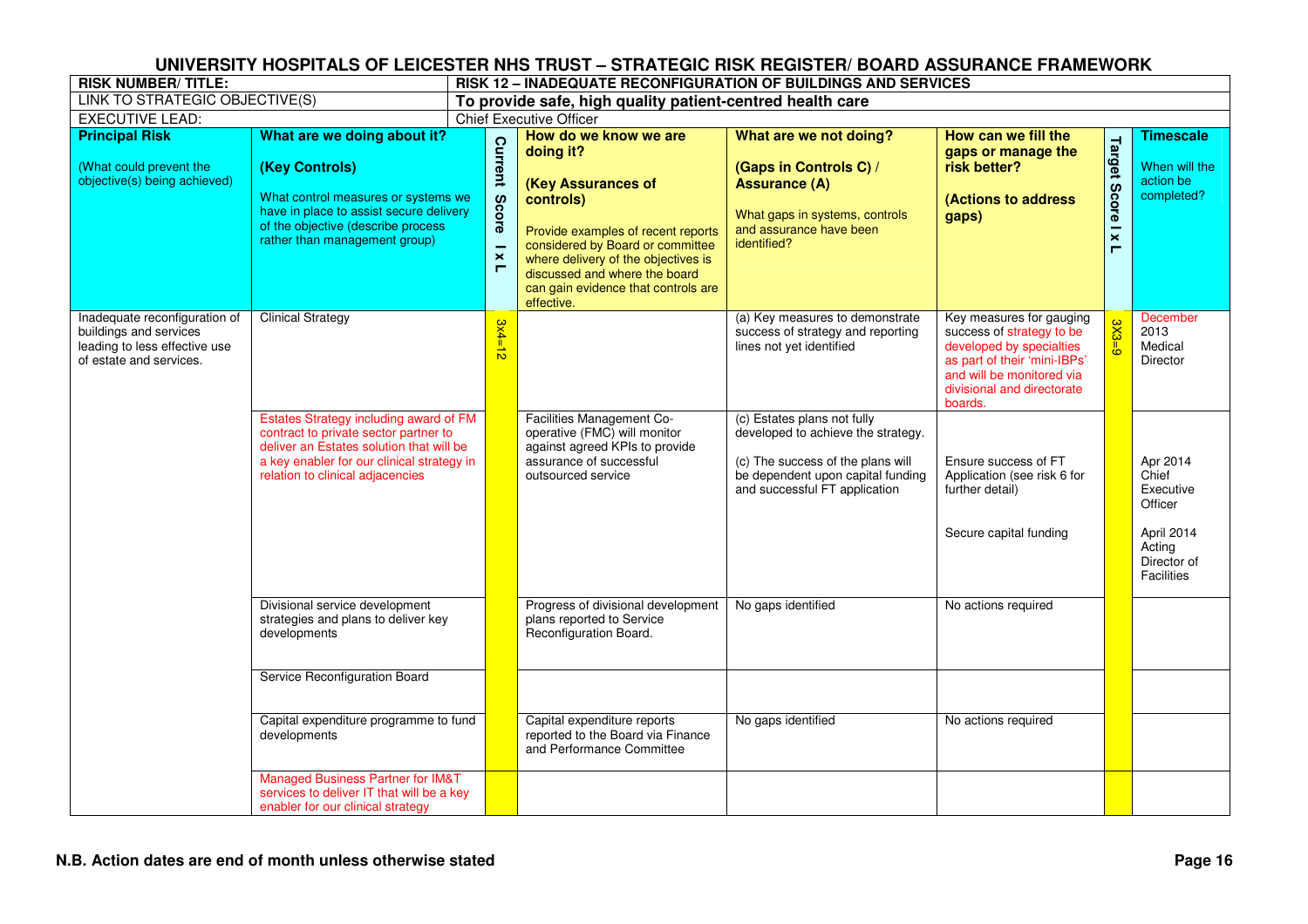| <b>RISK NUMBER / TITLE</b>                                                                                                                                            |                                                                                                                                                                                                        |                                                                |                                                                                                                                                                                                                                                                           |                                                                                                                                                                                                                                                                 |                                                                                                   | <b>RISK 1 - REDUCING AVOIDABLE HARMS</b>                          |                                                                             |  |  |  |  |  |  |
|-----------------------------------------------------------------------------------------------------------------------------------------------------------------------|--------------------------------------------------------------------------------------------------------------------------------------------------------------------------------------------------------|----------------------------------------------------------------|---------------------------------------------------------------------------------------------------------------------------------------------------------------------------------------------------------------------------------------------------------------------------|-----------------------------------------------------------------------------------------------------------------------------------------------------------------------------------------------------------------------------------------------------------------|---------------------------------------------------------------------------------------------------|-------------------------------------------------------------------|-----------------------------------------------------------------------------|--|--|--|--|--|--|
| LINK TO STRATEGIC OBJECTIVE(S)                                                                                                                                        |                                                                                                                                                                                                        |                                                                | To provide safe, high quality patient-centred health care                                                                                                                                                                                                                 |                                                                                                                                                                                                                                                                 |                                                                                                   |                                                                   |                                                                             |  |  |  |  |  |  |
| <b>EXECUTIVE LEAD:</b>                                                                                                                                                |                                                                                                                                                                                                        |                                                                | Deputy Chief Executive/ Chief Nurse                                                                                                                                                                                                                                       |                                                                                                                                                                                                                                                                 |                                                                                                   |                                                                   |                                                                             |  |  |  |  |  |  |
| <b>Principal Risk</b><br>(What could prevent the<br>objective(s) being achieved)                                                                                      | What are we doing about it?<br>(Key Controls)<br>What control measures or systems we<br>have in place to assist secure delivery<br>of the objective (describe process<br>rather than management group) | <b>Current</b><br>Score<br>$\mathbf{\times}$<br>$\blacksquare$ | How do we know we are<br>doing it?<br>(Key assurances of controls)<br>Provide examples of recent reports<br>considered by Board or committee<br>where delivery of the objectives is<br>discussed and where the board<br>can gain evidence that controls are<br>effective. | What are we not doing?<br>(Gaps in Controls C) /<br><b>Assurance (A)</b><br>What gaps in systems, controls<br>and assurance have been<br>identified?                                                                                                            | How can we fill the<br>gaps or manage the<br>risk better?<br><b>(Actions to address)</b><br>gaps) | Target<br><b>Score</b><br>$\boldsymbol{\times}$<br>$\blacksquare$ | <b>Timescale</b><br>When will the<br>action be<br>completed?                |  |  |  |  |  |  |
| Failure to reduce avoidable<br>harms and mortality and<br>morbidity leading to<br>decreasing patient<br>experience/ patient<br>satisfaction and loss of<br>reputation | Policies and procedures                                                                                                                                                                                | $4x3=$<br>$\vec{D}$                                            | <b>Hospital Standardised Mortality</b><br>Indicators reported monthly to<br>Trust Board via Quality and<br>Performance (Q&P) report.<br>Improving position in relation to<br>(HSMI) and HSMI @within<br>expected' for elective and non-<br>elective activity              | (a) Lack of mortality analysis out<br>of hours/weekend<br>(a) absence of community-wide<br>mortality review                                                                                                                                                     |                                                                                                   | 3x2                                                               |                                                                             |  |  |  |  |  |  |
|                                                                                                                                                                       | Relentless attention to 5 Critical Safety<br>Actions (CSA) initiative to lower<br>mortality                                                                                                            |                                                                | Q&P report to Trust Board<br>showing outcomes for 5 CSAs.<br>5 CSAs form part of local CQUIN<br>monitoring. RAG rated green at<br>end of quarter 2.                                                                                                                       | (c) Lack of a unified IT system in<br>relation to ordering and<br>receiving results means that<br>many differing processes are<br>being used to<br>acknowledge/respond to<br>results. Potential risk of results<br>not being acted upon in a<br>timely fashion. | Feasibility of a less<br>cumbersome IT platform to<br>be investigated by IBM.                     |                                                                   | <b>Review May</b><br>2013<br>Dep Chief<br>Executive /<br><b>Chief Nurse</b> |  |  |  |  |  |  |
|                                                                                                                                                                       | Learning lessons from incidents,<br>complaints and claims to reduce the<br>likelihood of recurrence.                                                                                                   |                                                                | Monthly patient safety report to<br><b>Quality Assurance Committee</b><br>(QAC) and Quality and<br>Performance management Group<br>(QPMG)<br>Number of formal complaints<br>received reducing (1.6 per 1000<br>attendances - month 10)                                    | No gaps identified                                                                                                                                                                                                                                              | No actions required                                                                               |                                                                   |                                                                             |  |  |  |  |  |  |
|                                                                                                                                                                       | Infection prevention plan to ensure<br>hospital acquired infections are<br>reduced                                                                                                                     |                                                                | MRSA/C. Difficile rates reported to<br>Trust board via monthly Q&P<br>report.<br>2 MRSA case reported to end of<br>Jan 13 Target = $6.$ Last case Jan<br>13<br>C. Difficile currently below<br>trajectory. 81 cases to end of Jan<br>13 against full year target of 113.  | No gaps identified                                                                                                                                                                                                                                              | No actions required                                                                               |                                                                   |                                                                             |  |  |  |  |  |  |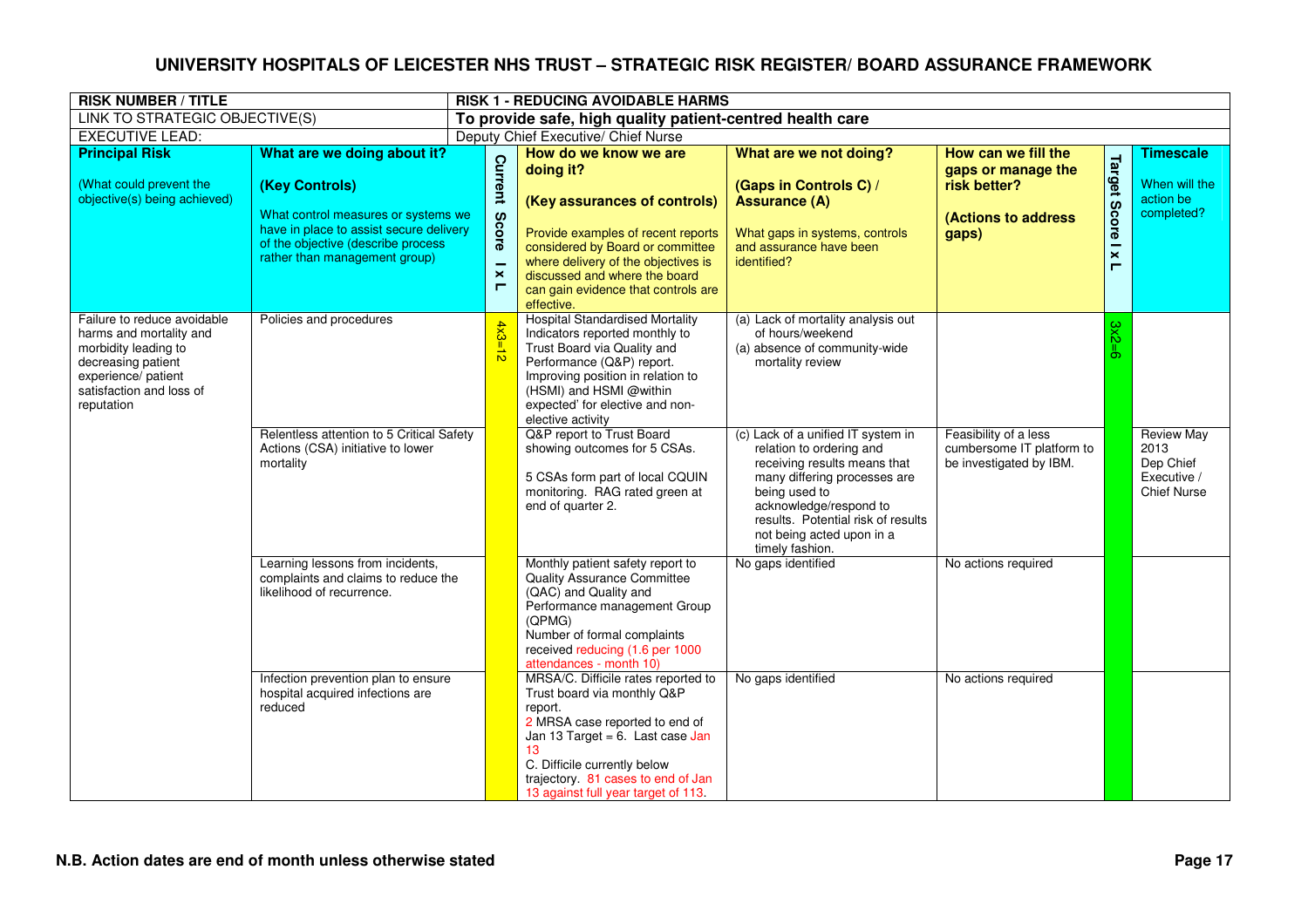| Monthly patient experience monitoring<br>'Net Promoter'                                                                                                                                         | Monthly patient experience report<br>to Trust board included within Q&P<br>report.<br>Improving Net Promoter results<br>(61.1% at month 10)                                                                                                                                                                                                                                                      | No gaps identified                                                                                                                                                                                                                                  | No actions required                                                                                                                                                                                                                                                                                                                    |                                                                                          |
|-------------------------------------------------------------------------------------------------------------------------------------------------------------------------------------------------|--------------------------------------------------------------------------------------------------------------------------------------------------------------------------------------------------------------------------------------------------------------------------------------------------------------------------------------------------------------------------------------------------|-----------------------------------------------------------------------------------------------------------------------------------------------------------------------------------------------------------------------------------------------------|----------------------------------------------------------------------------------------------------------------------------------------------------------------------------------------------------------------------------------------------------------------------------------------------------------------------------------------|------------------------------------------------------------------------------------------|
| Implementation of UHL Quality and<br>Safety Commitment' 2012 - 15<br>(launched Jan 13)<br>Key priorities:<br>Reducing harm, reducing mortality<br>rates and improving the patient<br>experience | Monitoring of CQUINS outcomes<br>via monthly Q&P report to Trust<br>Board<br>Further reductions in SHMI.<br>Published SHMI = $105$ (Nov 11 -<br><b>Jun 12)</b>                                                                                                                                                                                                                                   | (c) Resource to support the<br>delivery of the 'Quality Ambition' is<br>still to be identified.<br>(c) Need wider engagement of<br>CCG partners for health economy<br>initiatives                                                                   | Delivery of 3 clinical task<br>groups to identify resource<br>requirements<br>2013 CQUIN and quality<br>negotiations                                                                                                                                                                                                                   | Dep CEO/<br><b>Chief Nurse</b><br>Mar 2013<br>Dep CEO/<br><b>Chief Nurse</b><br>Mar 2013 |
| NHS Safety thermometer utilised to<br>measure the prevalence of harm and<br>how many patients remain 'harm free'<br>(Monthly point prevalence for '4<br>Harms')                                 | Monthly outcome report of '4<br>Harms' is reported to Trust board<br>via Q&P report<br>Trust is seeing an improving 'harm'<br>position (92.98% of UHL patients<br>harm free at month 10. National<br>average for Month $10 = 92.2\%$ ).<br>However, new DoH definitions<br>may see an increase in harm<br>attributed to UHL to encourage<br>closer working between primary<br>and secondary care | a) The collection of ST data at<br>ward level is resource intensive.<br>There is also a risk that some data<br>may not be accurate due to<br>complex DoH definitions of each<br>harm in relation to whether it is<br>community or hospital acquired | Ongoing education from<br>the operational leads for<br>each harm during the<br>monthly data collection and<br>validation process<br>Utilisation of COUIN<br>monies for 2013/14 to<br>invest in data collection<br>posts at ward level to<br>improve data quality and<br>release time of ward<br>managers to focus on<br>reducing harms | Dep CEO/<br><b>Chief Nurse</b><br>Apr 2013<br>Dep CEO/<br><b>Chief Nurse</b><br>Apr 2013 |
| Measurement through clinical audit<br>programme to identify adherence to<br>practice standards and outcomes                                                                                     | Bimonthly reports to UHL Clinical<br><b>Audit Committee</b><br>Clinical audit dashboards<br>presented at QAC, QPMG and<br>divisional boards                                                                                                                                                                                                                                                      | No gaps identified                                                                                                                                                                                                                                  | No actions required                                                                                                                                                                                                                                                                                                                    |                                                                                          |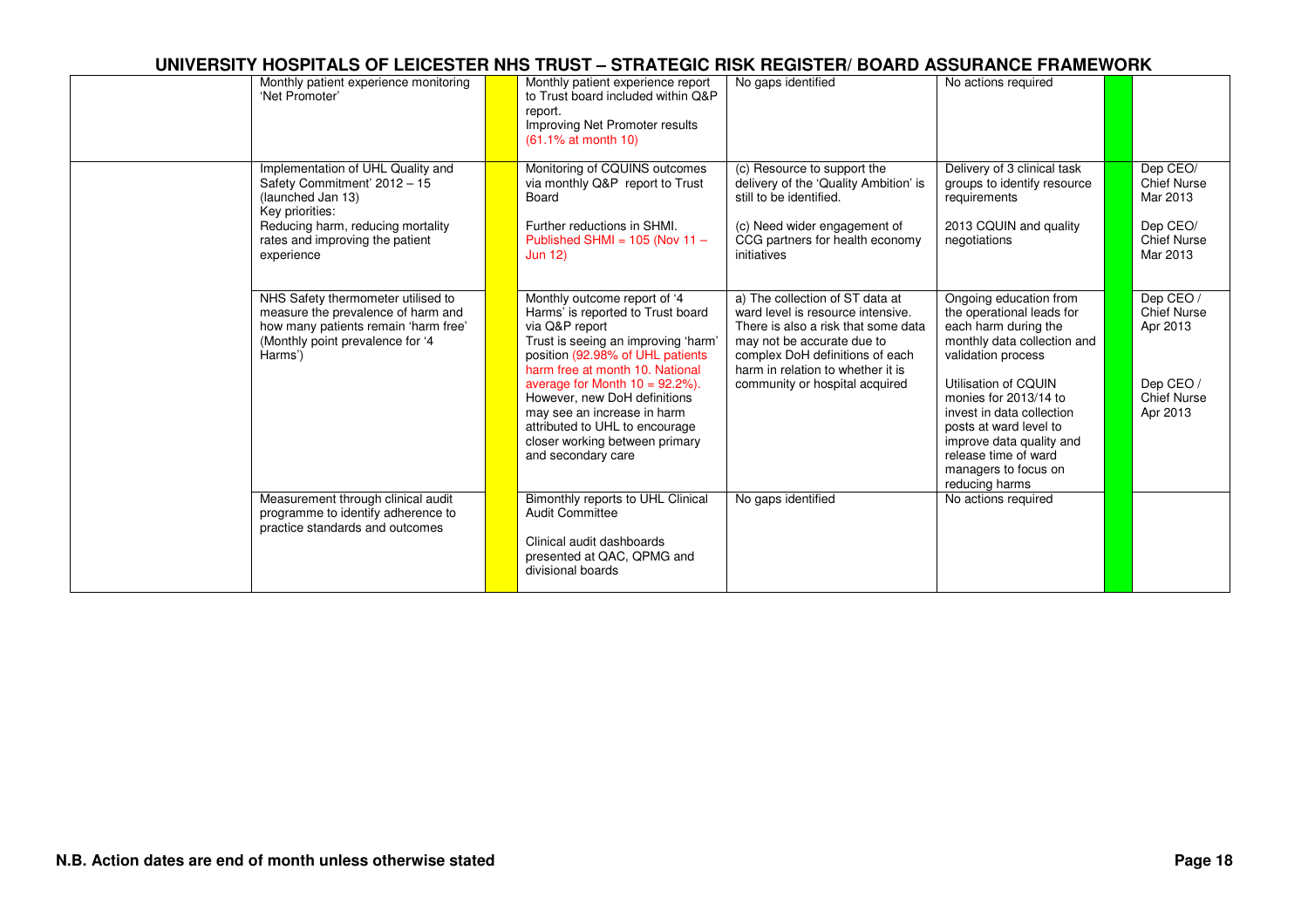| <b>RISK NUMBER/TITLE:</b>                                                                                                                  |                                                                                                                                                                                                        |                                                             | UNIVERSITY HUSPITALS OF LEICESTER NHS TRUST – STRATEGIC RISK REGISTER/ BUARD ASSURANCE FRAMEWORK.<br><b>RISK 5 - PATIENT EXPERIENCE/ SATISFACTION</b>                                                                                                                                                                                                                                                                                         |                                                                                                                                                      |                                                                                           |                                                  |                                                              |  |  |
|--------------------------------------------------------------------------------------------------------------------------------------------|--------------------------------------------------------------------------------------------------------------------------------------------------------------------------------------------------------|-------------------------------------------------------------|-----------------------------------------------------------------------------------------------------------------------------------------------------------------------------------------------------------------------------------------------------------------------------------------------------------------------------------------------------------------------------------------------------------------------------------------------|------------------------------------------------------------------------------------------------------------------------------------------------------|-------------------------------------------------------------------------------------------|--------------------------------------------------|--------------------------------------------------------------|--|--|
| LINK TO STRATEGIC OBJECTIVE(S)                                                                                                             |                                                                                                                                                                                                        |                                                             | To be the provider of choice.                                                                                                                                                                                                                                                                                                                                                                                                                 |                                                                                                                                                      |                                                                                           |                                                  |                                                              |  |  |
| <b>EXECUTIVE LEAD:</b>                                                                                                                     |                                                                                                                                                                                                        |                                                             | Deputy Chief Executive/ Chief Nurse                                                                                                                                                                                                                                                                                                                                                                                                           |                                                                                                                                                      |                                                                                           |                                                  |                                                              |  |  |
| <b>Principal Risk</b><br>(What could prevent the<br>objective(s) being achieved)                                                           | What are we doing about it?<br>(Key Controls)<br>What control measures or systems we<br>have in place to assist secure delivery<br>of the objective (describe process<br>rather than management group) | Current<br>Score<br>$\boldsymbol{\times}$<br>$\blacksquare$ | How do we know we are<br>doing it?<br>(Key Assurances of<br>controls)<br>Provide examples of recent reports<br>considered by Board or committee<br>where delivery of the objectives is<br>discussed and where the board<br>can gain evidence that controls are<br>effective.                                                                                                                                                                  | What are we not doing?<br>(Gaps in Controls C) /<br><b>Assurance (A)</b><br>What gaps in systems, controls<br>and assurance have been<br>identified? | How can we fill the<br>gaps or manage the<br>risk better?<br>(Actions to address<br>gaps) | Target<br><b>Score</b><br>$\mathbf{\times}$<br>Е | <b>Timescale</b><br>When will the<br>action be<br>completed? |  |  |
| Levels of patient<br>satisfaction/experience may<br>deteriorate leading to poor<br>reputation and deterioration<br>in Net Promoter scores. | Patient experience plan and<br>associated projects.<br><b>Patient Experience Strategy</b><br>incorporated into Goal 3 of the Quality<br>& Safety Commitment 2012 - 2015                                | $4x3=12$                                                    | Patient experience progress<br>reports to Quality Assurance<br>Committee (QAC).<br>Patient stories presented at Trust<br>Board.<br>Discharge project outcomes (i.e.<br>delayed transfer of care) reported<br>to the Discharge and Transfer of<br>Care (DTOC) Group and monthly<br>to the emergency Care Network<br>and Clinical Quality Review Group<br>(CQRG). Data included in monthly<br>Quality and Performance report to<br>Trust Board. | (c) Trust-wide communications of<br>patient experience learning.                                                                                     |                                                                                           | $2x3=6$                                          |                                                              |  |  |
|                                                                                                                                            | Net Promoter scores to identify key<br>areas for focus.<br>Caring @its best, releasing time to<br>care initiatives and implementation of                                                               |                                                             | <b>Ongoing Patient Experience</b><br>surveys Net Promoter scores<br>reported monthly to Trust Board<br>via Q&P report.<br>Improving picture in relation to Net<br>Promoter scores (61.1% at month<br>$10$ ).<br>Caring @ its best awards<br>Improving patient experience                                                                                                                                                                      | No gaps identified.<br>(c) Lack of supervisory headroom<br>for ward managers.                                                                        | No actions required.<br>Develop proposal for the<br>ward managers to have                 |                                                  | Apr 2013<br>Dep                                              |  |  |
|                                                                                                                                            | UHL Quality and Safety commitment<br>(launched Jan 13). Key priorities:<br>Reducing harm, reducing mortality<br>rates and improving the patient<br>experience.                                         |                                                             | reports.<br>Improved infection prevention<br>outcomes. 2 MRSA case reported<br>to end of Jan 13 Target = $6.$ Last<br>case Jan 13<br>C. Difficile currently below<br>trajectory. 81 cases to end of Jan<br>13 against full year target of 113                                                                                                                                                                                                 |                                                                                                                                                      | rostered supervisory time<br>in line with Francis<br>recommendations.                     |                                                  | CEO/Chief<br>Nurse                                           |  |  |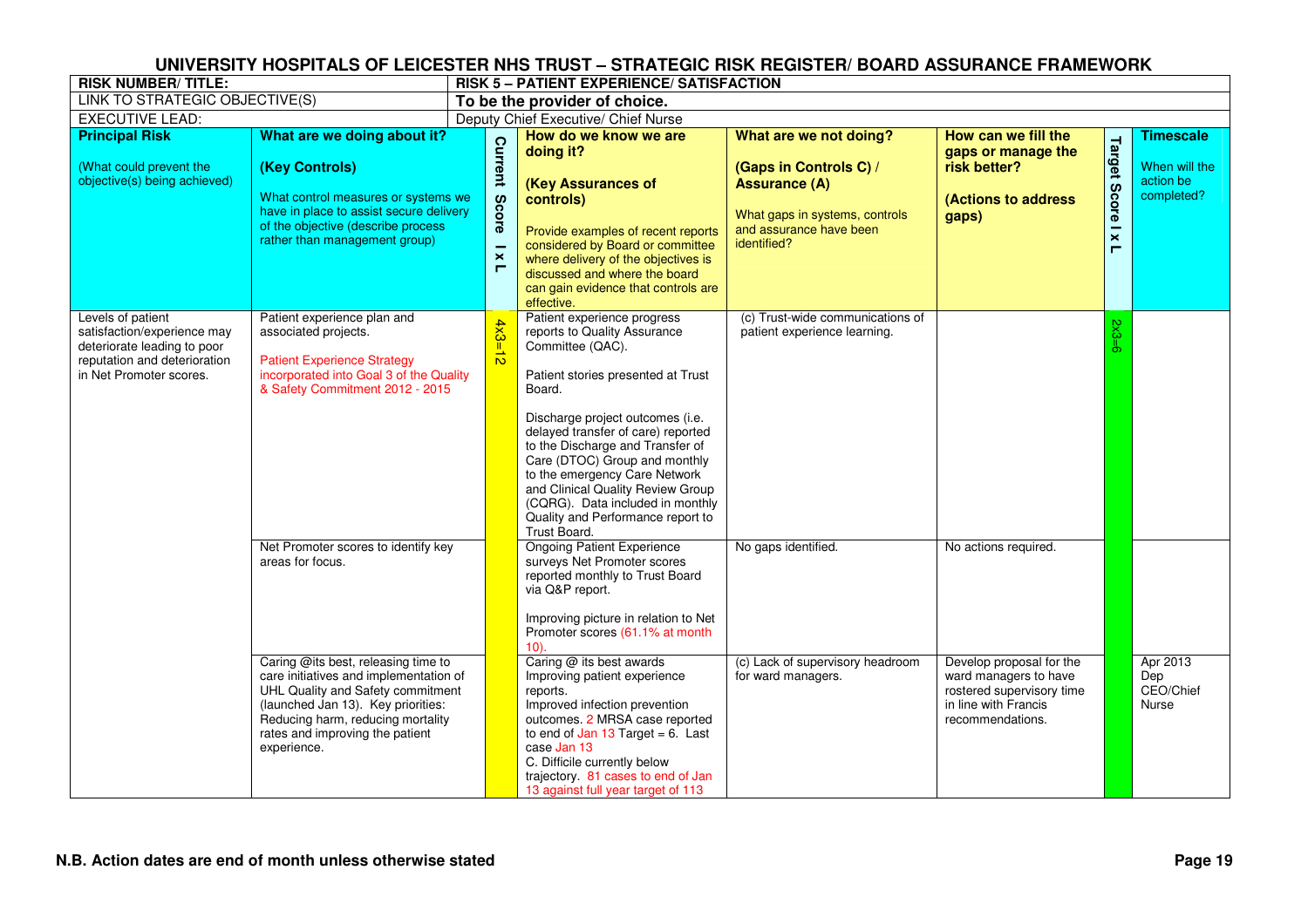| Patient experience programme (across<br>85 clinical areas to gain feedback from<br>patients relating to their experience of<br>care) and national patient survey. | <b>Ongoing Patient Experience</b><br>surveys.<br>Net Promoter scores reported<br>monthly to Trust Board via Q&P<br>report.<br>Annual reporting to trust board of<br>national patient survey.               | No gaps identified.<br>No gaps identified.                                                                                             | No actions required.<br>No actions required.                                         |                                  |
|-------------------------------------------------------------------------------------------------------------------------------------------------------------------|------------------------------------------------------------------------------------------------------------------------------------------------------------------------------------------------------------|----------------------------------------------------------------------------------------------------------------------------------------|--------------------------------------------------------------------------------------|----------------------------------|
| Trust values instilled within UHL staff.                                                                                                                          | UHL staff awards demonstrating<br>individuals who demonstrate the<br>values.<br><b>Ongoing Patient Experience</b><br>surveys.<br>Net Promoter scores reported<br>monthly to Trust Board via Q&P<br>report. | No gaps identified.                                                                                                                    | No actions required.                                                                 |                                  |
| Patient Adviser /LINKS engagement at<br>divisional level to ensure consistent<br>involvement in the development of<br>services.                                   |                                                                                                                                                                                                            | (a) No current mechanism to<br>monitor involvement of patient<br>adviser/ LINKS to provide<br>assurance of involvement/<br>engagement. | Identify monitoring<br>mechanism.                                                    | Mar 2013<br>Director of<br>Comms |
|                                                                                                                                                                   |                                                                                                                                                                                                            | (c) Evidence to suggest lack of PPI<br>involvement in early stages of<br>service developments.                                         | PPI strategy to be revised/<br>rewritten and launched via<br>communication campaign. |                                  |
|                                                                                                                                                                   |                                                                                                                                                                                                            |                                                                                                                                        | Develop PPI training<br>programme and toolkit for<br>managers.                       |                                  |
|                                                                                                                                                                   |                                                                                                                                                                                                            |                                                                                                                                        | <b>Review and refresh PPI</b><br>leads post divisional<br>restructure.               |                                  |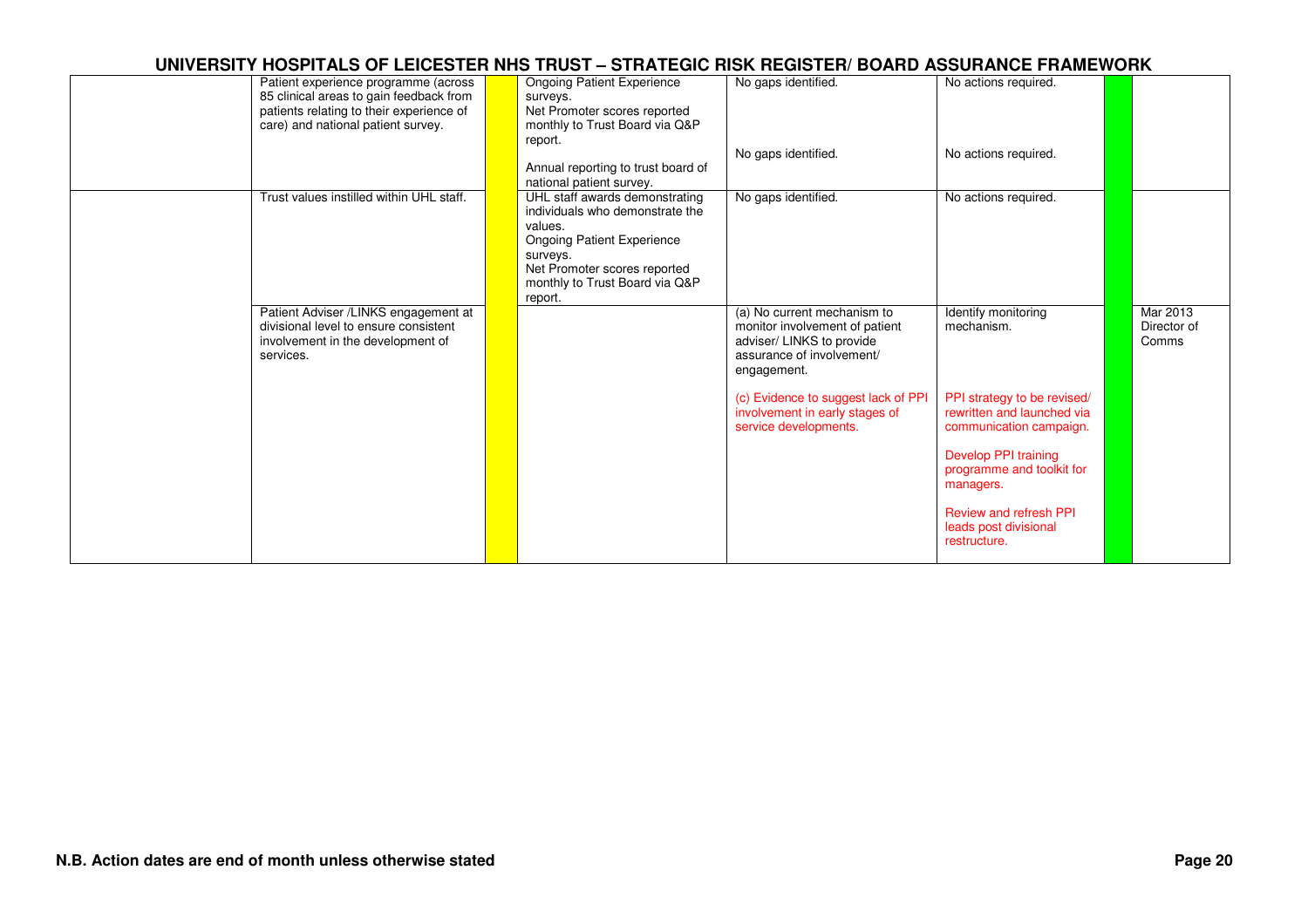| <b>RISK NUMBER/TITLE:</b>                                                                                                                                              |                                                                                                                                                                                                                                                                                                                                                                          |                                                             | <u>UINIVENDITT NUOPITALD UP LEIUEDTEN NNO TNUOT – OTNATEUIU NION NEUIDTEN/ DUAND AOOUNAIVUE FNAMEWUNN</u><br><b>RISK 2 - BUSINESS CONTINUITY</b>                                                                                                                                                              |                                                                                                                                                                                                                              |                                                                                                                                                                                                                                                                                                                                                                                 |                                               |                                                                                |
|------------------------------------------------------------------------------------------------------------------------------------------------------------------------|--------------------------------------------------------------------------------------------------------------------------------------------------------------------------------------------------------------------------------------------------------------------------------------------------------------------------------------------------------------------------|-------------------------------------------------------------|---------------------------------------------------------------------------------------------------------------------------------------------------------------------------------------------------------------------------------------------------------------------------------------------------------------|------------------------------------------------------------------------------------------------------------------------------------------------------------------------------------------------------------------------------|---------------------------------------------------------------------------------------------------------------------------------------------------------------------------------------------------------------------------------------------------------------------------------------------------------------------------------------------------------------------------------|-----------------------------------------------|--------------------------------------------------------------------------------|
| LINK TO STRATEGIC OBJECTIVE(S))                                                                                                                                        |                                                                                                                                                                                                                                                                                                                                                                          |                                                             | To be a sustainable, high performing NHS Foundation Trust                                                                                                                                                                                                                                                     |                                                                                                                                                                                                                              |                                                                                                                                                                                                                                                                                                                                                                                 |                                               |                                                                                |
| <b>EXECUTIVE LEAD:</b>                                                                                                                                                 |                                                                                                                                                                                                                                                                                                                                                                          |                                                             | <b>Director of Operations</b>                                                                                                                                                                                                                                                                                 |                                                                                                                                                                                                                              |                                                                                                                                                                                                                                                                                                                                                                                 |                                               |                                                                                |
| <b>Principal Risk</b>                                                                                                                                                  | What are we doing about it?                                                                                                                                                                                                                                                                                                                                              |                                                             | How do we know we are                                                                                                                                                                                                                                                                                         | What are we not doing?                                                                                                                                                                                                       | How can we fill the                                                                                                                                                                                                                                                                                                                                                             |                                               | <b>Timescale</b>                                                               |
| (What could prevent the<br>objective(s) being achieved)                                                                                                                | (Key Controls)<br>What control measures or systems we<br>have in place to assist secure delivery<br>of the objective (describe process<br>rather than management group)                                                                                                                                                                                                  | Current<br>Score<br>$\boldsymbol{\times}$<br>$\blacksquare$ | doing it?<br>(Key Assurances of<br>controls)<br>Provide examples of recent reports<br>considered by Board or committee<br>where delivery of the objectives is<br>discussed and where the board<br>can gain evidence that controls are<br>effective.                                                           | (Gaps in Controls C) /<br><b>Assurance (A)</b><br>What gaps in systems, controls<br>and assurance have been<br>identified?                                                                                                   | gaps or manage the<br>risk better?<br>(Actions to address<br>gaps)                                                                                                                                                                                                                                                                                                              | <b>Target</b><br><b>Score</b><br>$\mathsf{x}$ | When will the<br>action be<br>completed?                                       |
| Inability to react /recover from<br>events that threaten business<br>continuity leading to<br>sustained downtime and<br>inability to provide full range<br>of services | Major incident/business continuity/<br>disaster recovery and Pandemic plans<br>developed and tested for UHL/ wider<br>health community. This includes UHL<br>staff training in major incident planning/<br>coordination and multi agency<br>involvement across Leicestershire to<br>effectively manage and recover from<br>any event threatening business<br>continuity. | $\frac{3x3=9}{2}$                                           | Annual Emergency planning<br>Report identifying good practice<br>presented to the Governance and<br>Risk Management Committee July<br>2012.<br>External auditing and assurances<br>to SHA, Business Continuity Self-<br>Assessment, June 2010,<br>completed by Richard Jarvis                                 | (c) On-going continual training of<br>staff to deal with an incident                                                                                                                                                         | Training Needs Analysis to<br>be developed to identify<br>training requirements for<br>staff.<br>Training and education<br>materials to be produced in<br>line with ISO 22301 and<br><b>National Occupational</b><br><b>Standards</b>                                                                                                                                           | $2x3=6$                                       | Director of<br>Operations<br>May 2013<br>Director of<br>Operations<br>Aug 2013 |
|                                                                                                                                                                        |                                                                                                                                                                                                                                                                                                                                                                          |                                                             | Completion of the National<br>Capabilities Survey, November<br>2013 completed by Aaron Vogel.<br>Results will be included in the<br>annual report on Emergency<br>Planning and Business Continuity<br>to the QAC.<br>Audit by Price Waterhouse<br>Coopers LLP Jan 2013. Results<br>being compiled and will be | (a) Do not gain assurances from<br>external service providers as to<br>their ability to continue to provide<br>services to the trust in the event of<br>an incident within their<br>organisation or/and within the<br>Trust. | Ensure that contracts<br>awarded include reference<br>to business continuity<br>commitments and<br>providing assurances to<br>the Trust of their<br>arrangements. The<br>arrangements should be<br>reviewed annually.                                                                                                                                                           |                                               | Director of<br>Operations<br>Apr 2013                                          |
|                                                                                                                                                                        |                                                                                                                                                                                                                                                                                                                                                                          |                                                             | reported to Trust Board (date to be<br>agreed)                                                                                                                                                                                                                                                                | (a) Do not consider realistic testing<br>of different failure modes for<br>critical IT systems to ensure IT<br><b>Disaster Recovery arrangements</b><br>will be effective during invocation.                                 | Determine an approach to<br>delivering a physical<br>testing of the IT Disaster<br><b>Recovery arrangements</b><br>which have been identified<br>as a dependency for<br>critical services. Include<br>assessment of the benefits<br>of realistic testing of the IT<br><b>Disaster Recovery</b><br>arrangements against the<br>potential disruption of<br>testing to operations. |                                               | Chief<br>Information<br><b>Officer</b><br>Sep 2013                             |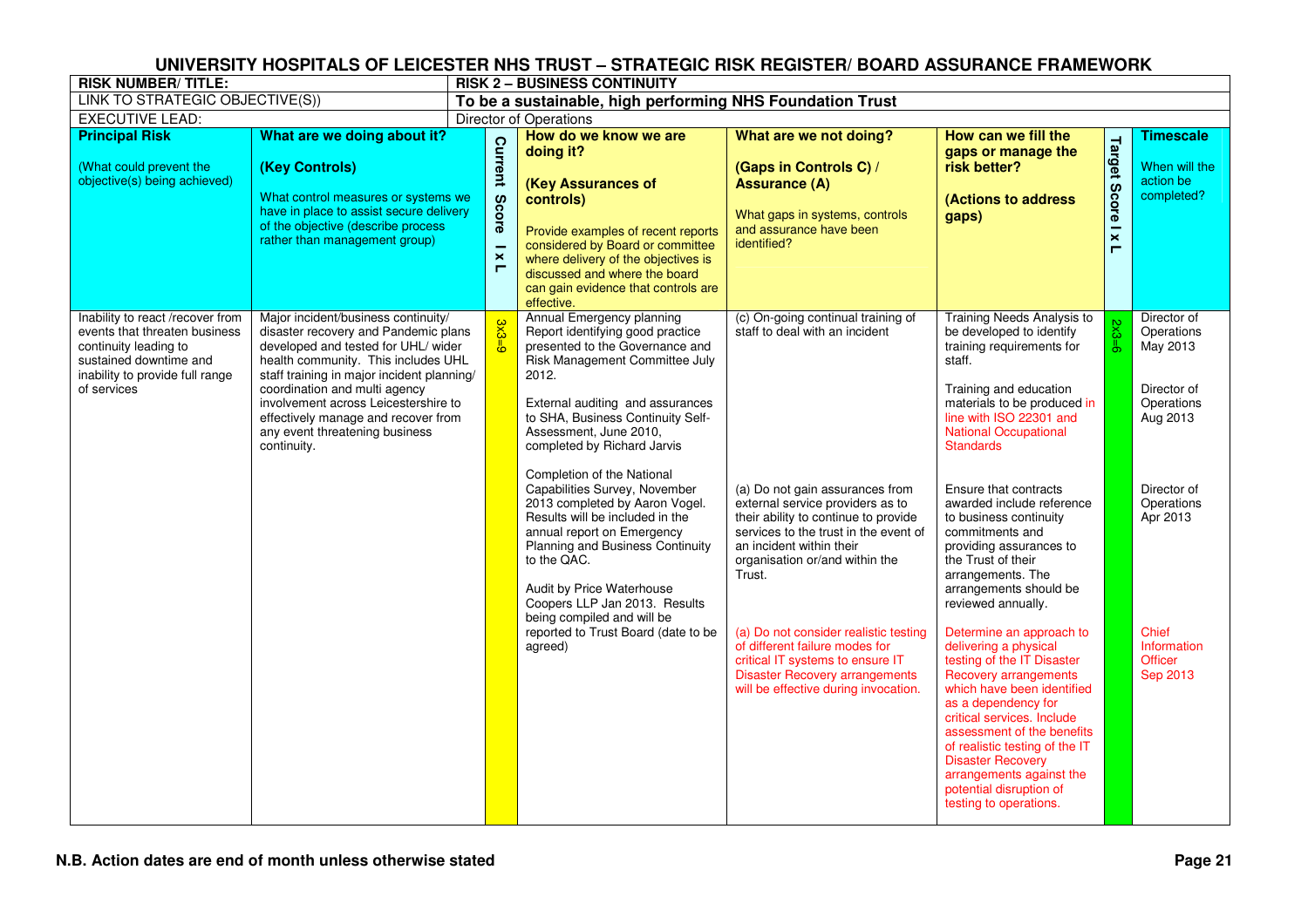| <b>Emergency Planning Officer appointed</b><br>to oversee the development of<br>business continuity within the Trust                                       | Outcomes from Price Waterhouse<br>Coopers LLP audit identified that<br>there is a programme<br>management system in place<br>through the Emergency Planning<br>Officer to oversee.<br>A year plan for Emergency<br>Planning has been developed.<br>Production/updates of<br>documents/plans relating to<br><b>Emergency Planning and Business</b><br>Continuity aligned with national<br>guidance have begun.            | (c) Key documentation to ensure<br>critical services are identified and<br>plans to mitigate the impact of an<br>incident are not consistently<br>applied and available across the<br>Trust. | Continue with the work<br>schedule to ensure key<br>documents are produced.<br><b>Review IT service</b><br>continuity arrangements<br>against the recovery<br>requirements determined<br>by the BIAs to validate<br>existing arrangements. | Director of<br>Operations<br>Aug 2014<br><b>Chief</b><br>Information<br><b>Officer</b><br>Sep 2013 |
|------------------------------------------------------------------------------------------------------------------------------------------------------------|--------------------------------------------------------------------------------------------------------------------------------------------------------------------------------------------------------------------------------------------------------------------------------------------------------------------------------------------------------------------------------------------------------------------------|----------------------------------------------------------------------------------------------------------------------------------------------------------------------------------------------|--------------------------------------------------------------------------------------------------------------------------------------------------------------------------------------------------------------------------------------------|----------------------------------------------------------------------------------------------------|
| New policy to identify key roles within<br>the Trust of those responsible for<br>ensuring business continuity planning<br>/learning lessons is undertaken. | Minutes/action plans from<br><b>Emergency Planning and Business</b><br>Continuity Committee. Any<br>outstanding risks/issues will be<br>raised through the Director of<br>Operations.                                                                                                                                                                                                                                    | No gaps identified                                                                                                                                                                           | No actions required                                                                                                                                                                                                                        |                                                                                                    |
|                                                                                                                                                            | New Policy on InSite<br><b>Emergency Planning and Business</b><br>Continuity Committee ensures that<br>processes outlined in the Policy<br>are followed, including the<br>production of documents relating<br>to business continuity within the<br>service areas.<br>3 incidents within the Trust have<br>been investigated and debrief<br>reports written, which include<br>recommendations and actions to<br>consider. | (c) Do not effectively communicate<br>issues/lessons learnt that have<br>been identified in service area<br>disruptions and follow up actions                                                | Issues/lesson will feed into<br>the development of local<br>plans and training and<br>exercising events.                                                                                                                                   | Director of<br>Operations<br>Aug 2014                                                              |
|                                                                                                                                                            |                                                                                                                                                                                                                                                                                                                                                                                                                          | (c)Do not always consider the<br>impact on business continuity and<br>resilience when implementing new<br>systems and processes.                                                             | Further processes require<br>development, particularly<br>with the new Facilities and<br>IM&T providers to ensure<br>resilience is considered/<br>developed when<br>implementing new<br>systems, infrastructure and<br>processes.          | Director of<br>Operations<br>Jul 2013                                                              |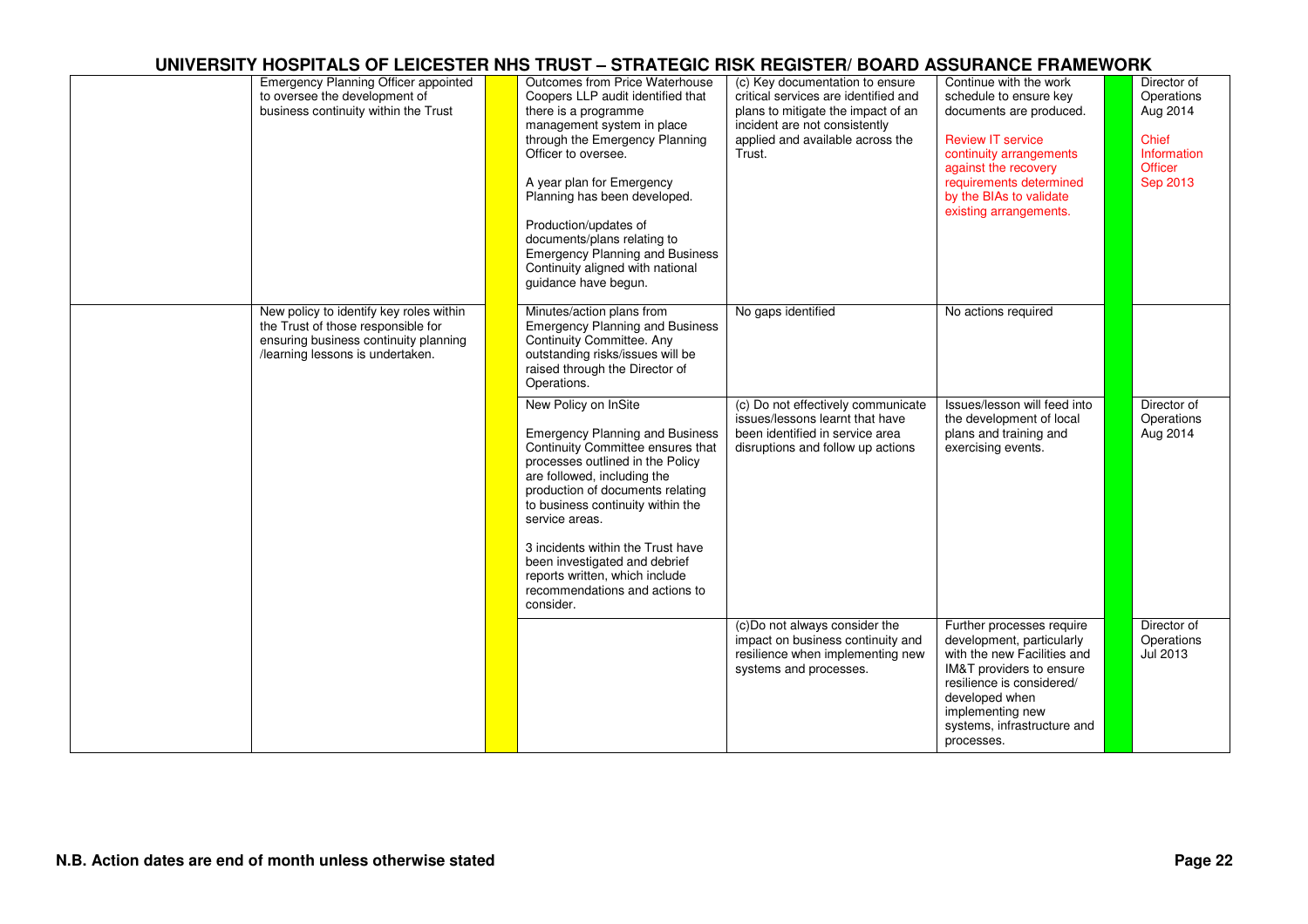|  |  | (a) Lack of coordination of plans | <b>Emergency Planning</b>    | Director of |
|--|--|-----------------------------------|------------------------------|-------------|
|  |  | between different service areas   | Officer and Divisional BCM   | Operations  |
|  |  | and across the CBUs.              | leads will ensure that plans | Aug 2014    |
|  |  |                                   | developed are coordinated    |             |
|  |  |                                   | between service              |             |
|  |  |                                   | areas/CBUs/Divisions         |             |
|  |  |                                   |                              |             |
|  |  |                                   | Training and Exercising      | Director of |
|  |  |                                   | events to involve multiple   | Operations  |
|  |  |                                   | CBUs/Divisions to validate   | Aug 2014    |
|  |  |                                   |                              |             |
|  |  |                                   | plans to ensure              |             |
|  |  |                                   | consistency and              |             |
|  |  |                                   | coordination.                |             |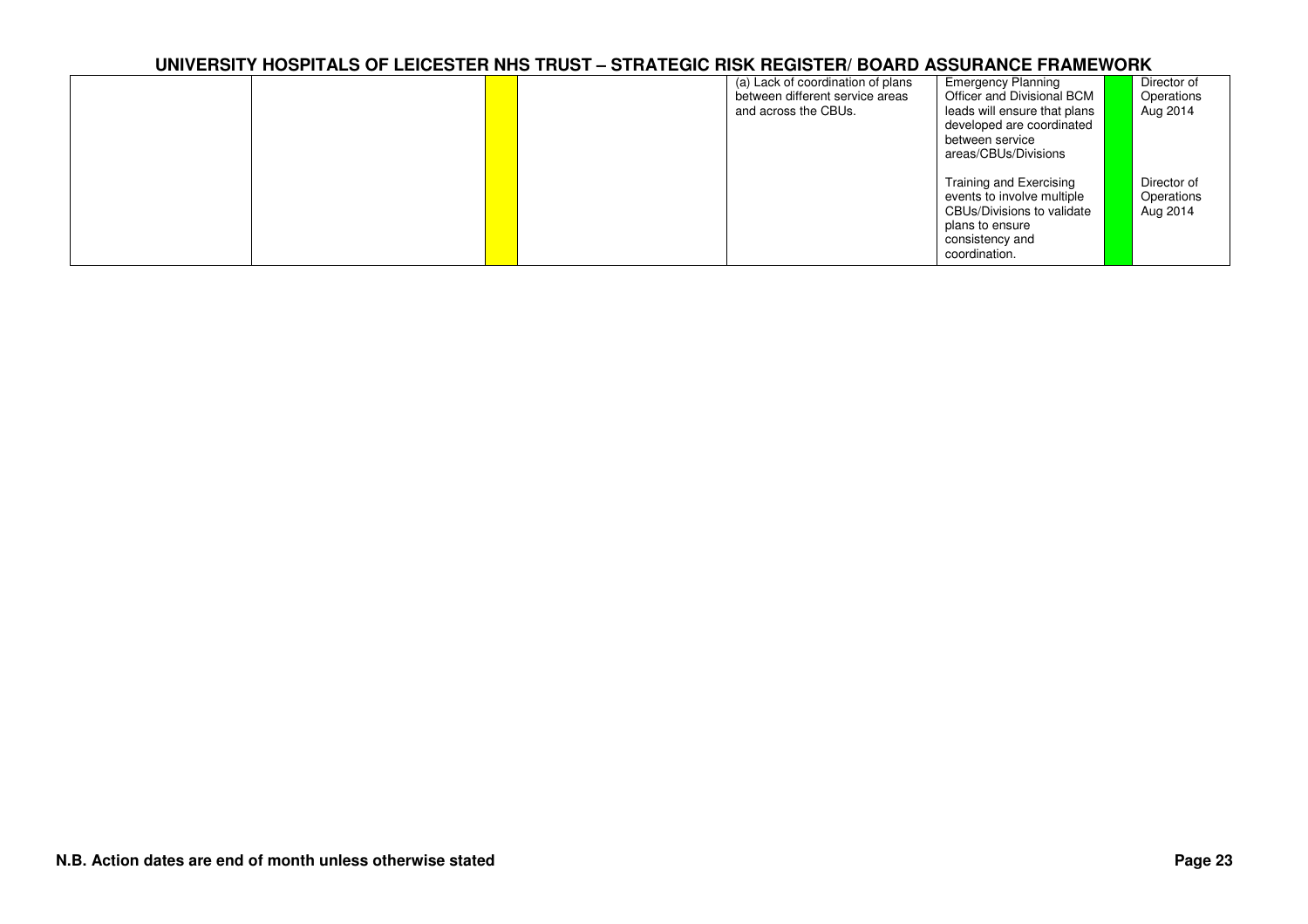#### **APPENDIX TWO**

#### **UHL STRATEGIC RISKS SUMMARY REPORT – FEBRUARY 2013**

| <b>Risk</b><br><b>No</b> | <b>Risk Title</b>                                              | <b>Current</b><br><b>Risk</b><br><b>Score</b><br>(Feb 13) | <b>Previous</b><br><b>Risk</b><br><b>Score</b><br>(Jan 13) | <b>Target Risk</b><br><b>Score and</b><br><b>Final Action</b><br><b>Date</b> | <b>Risk Owner</b>                                         | <b>Comment</b>                                                                                                |
|--------------------------|----------------------------------------------------------------|-----------------------------------------------------------|------------------------------------------------------------|------------------------------------------------------------------------------|-----------------------------------------------------------|---------------------------------------------------------------------------------------------------------------|
| 8                        | Failure to achieve<br>financial sustainability                 | 25                                                        | 25                                                         | $12 - $ Mar 13                                                               | Director of<br>Finance and<br><b>Business</b><br>services |                                                                                                               |
| $\mathbf{3}$             | Inability to recruit,<br>retain, develop and<br>motivate staff | 16                                                        | 16                                                         | $12 -$ Jun 13                                                                | Director of<br><b>HR</b>                                  |                                                                                                               |
| $\overline{\mathbf{4}}$  | Failure to transform the<br>emergency care<br>system           | 20                                                        | 20                                                         | 12 - Review<br><b>May 13</b>                                                 | Director of<br>Operations                                 | Date extended due to<br>longer term issues<br>relating to lack of<br>availability of<br>rehabilitation beds   |
| $\overline{7}$           | Ineffective<br>organisational<br>transformation                | 16                                                        | 16                                                         | $12 - 2013 - 14$                                                             | Director of<br>Finance and<br><b>Business</b><br>Services |                                                                                                               |
| $6\phantom{1}$           | Failure to achieve FT<br>status                                | 16                                                        | 16                                                         | $12 - 2013 - 14$                                                             | Chief<br>Executive<br>Officer                             |                                                                                                               |
| $\overline{11}$          | Failure to maintain<br>productive<br>relationships             | 15                                                        | 15                                                         | 10                                                                           | Director of<br>Comms and<br>External<br>Relations         |                                                                                                               |
| $\boldsymbol{9}$         | Failure to achieve and<br>sustain operational<br>targets       | $\overline{12}$                                           | $\overline{12}$                                            | $12 -$ tba                                                                   | Director of<br>Operations                                 | Awaiting completion<br>date from Director of<br>Operations                                                    |
| $\overline{12}$          | Inadequate<br>reconfiguration of<br>buildings and services     | 12                                                        | 12                                                         | 9 - Apr-14                                                                   | Chief<br>Executive<br>Officer                             |                                                                                                               |
| $\overline{1}$           | Reducing avoidable<br>harms                                    | 12                                                        | 12                                                         | 6 - Review<br><b>May 13</b>                                                  | Dep. Chief<br>Executive/<br><b>Chief Nurse</b>            |                                                                                                               |
| 5                        | Patient experience/<br>satisfaction                            | 12                                                        | 12                                                         | $6 -$ Apr 13                                                                 | Dep. Chief<br>Executive/<br><b>Chief Nurse</b>            |                                                                                                               |
| $\boldsymbol{2}$         | <b>Business continuity</b>                                     | $\overline{9}$                                            | 9                                                          | $6 - Aug 14$                                                                 | Director of<br>Operations                                 |                                                                                                               |
| 10                       | Loss of reputation                                             |                                                           |                                                            | n/a                                                                          | n/a                                                       | This risk has been<br>deleted. Loss of<br>reputation is a<br>consequence of failure<br>to control other risks |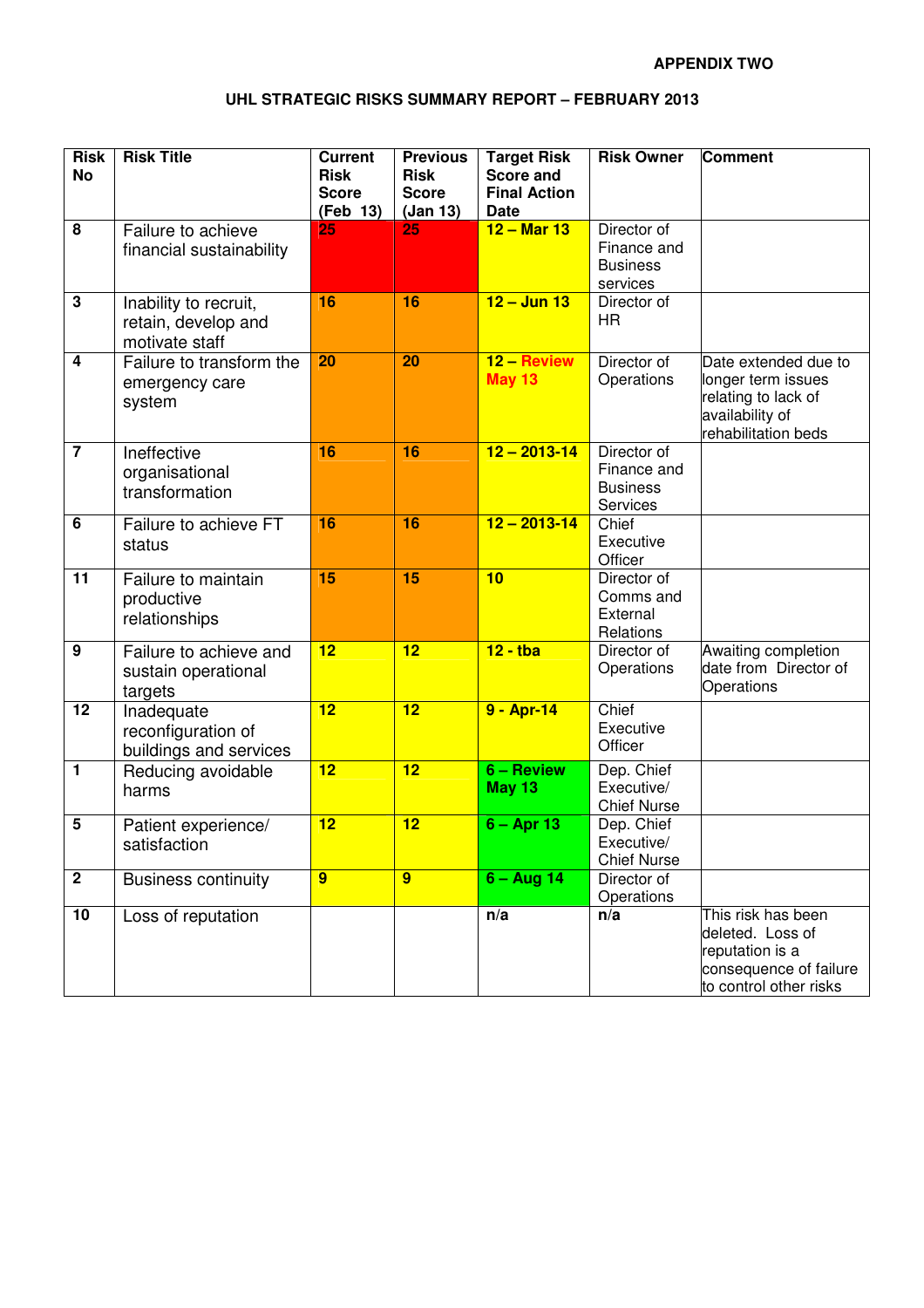#### **UHL SRR/BAF SUMMARY OF CHANGES TO ACTIONS – FEBRUARY 2013**

| <b>Risk</b><br>No. | <b>Action Description</b>                                                                                                                                                      | <b>Action Owner</b>                                 | <b>Comment</b>                                                                                                                                                                                                                                                                       |
|--------------------|--------------------------------------------------------------------------------------------------------------------------------------------------------------------------------|-----------------------------------------------------|--------------------------------------------------------------------------------------------------------------------------------------------------------------------------------------------------------------------------------------------------------------------------------------|
| 3                  | Ratification of Organisational<br>Development plan by incoming Chief<br><b>Executive Officer</b>                                                                               | <b>Chief Executive</b>                              | Complete. Discussions held with Director of HR and OD plan<br>endorsed at Trust Board on 28/2/12.                                                                                                                                                                                    |
| 3                  | Work being undertaken with Divisions,<br>HR and Finance Colleagues to<br>produce detailed workforce numbers<br>for 2013/14. this will include key<br>transformational projects | Director of HR                                      | Complete. All Divisions and Directorates have now submitted<br>2013/14 Workforce Plans which are being reviewed with the<br>Workforce Development Manager who commenced in post on 25 <sup>th</sup><br>February.                                                                     |
| 5                  | Final version of Patient Experience<br>Strategy document to be presented at<br>ТB                                                                                              | Chief Nurse / Deputy CEO                            | Complete. It has been agreed that the Patient Experience Strategy<br>will be incorporated into Goal 3 of the Quality & Safety Commitment<br>2012 - 2015                                                                                                                              |
|                    | FMC governance structures to be<br>ratified                                                                                                                                    | Director of Finance and<br><b>Business Services</b> | Complete                                                                                                                                                                                                                                                                             |
| 8                  | Reinstate weekly workforce panel to<br>approve all new posts                                                                                                                   | Director of Finance and<br><b>Business Services</b> | Complete                                                                                                                                                                                                                                                                             |
| 12                 | Confirm key measures for gauging<br>success of clinical strategy and<br>formalise reporting lines                                                                              | <b>Medical Director</b>                             | Ongoing. All specialities are defining key deliverables as part of<br>their "mini-IBPs" as part of organisational IBP. All IBPs are required<br>by December 2013. The key deliverables will be monitored via the<br>divisional boards and ET.<br>Deadline extended to December 2013. |